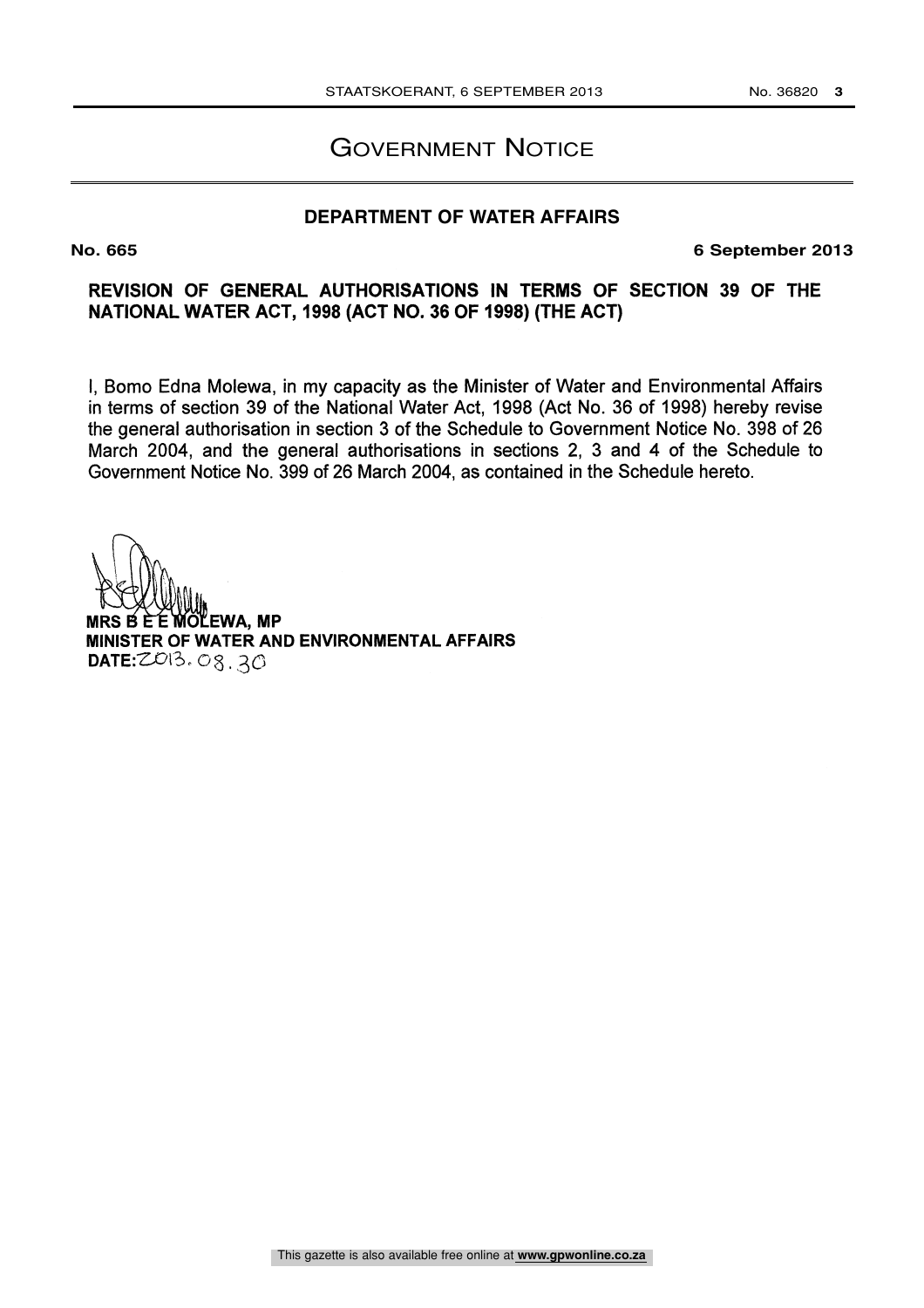#### **SCHEDULE**

## 1. ENGAGING IN A CONTROLLED ACTIVITY, IDENTIFIED AS SUCH IN SECTION 37(1)(a): IRRIGATION OF ANY LAND WITH WASTE OR WATER CONTAINING WASTE GENERATED THROUGH ANY INDUSTRIAL ACTIVITY OR BY A WATERWORK

## [Section 21(e)]

#### Purpose of authorisation

1.1 This general authorisation replaces the need for a water user to apply for a licence in terms of the Act, provided that the water use is within the limits and conditions as set out in this general authorisation.

#### Exclusion

1.2 This authorisation does not apply to a person who is not the lawful occupier of the land on which the wastewater irrigation takes place.

#### Compliance with Act and other laws

- 1.3  $(1)$  This authorisation does not-
- (a) replace any existing authorisation that is recognised under the Act; and
- (b) exempt a person who uses water from compliance with any other provision of the Act, unless stated otherwise in this notice, or any other applicable law, regulation, ordinance or by-law.

(2) A person who uses water in terms of this authorisation is exempted from compliance with section 22(2)(e) of the Act.

### Area of applicability

1.4 This authorisation is applicable throughout the Republic of South Africa.

#### Duration of authorisation

1.5 This authorisation will be applicable for a period of five years from the date of publication of this notice, unless-

- (a) it is amended by the responsible authority at any review period;
- (b) the period is extended by a notice in the Gazette;
- (c) it is replaced with a general authorisation in relation to a specific water resource or within a specific area; or
- (d) the water user is instructed in writing by the responsible authority to apply for a licence in terms of the Act.

#### **Definitions**

1.6 In this general authorisation, unless the context indicates otherwise, any word or expression to which a meaning has been assigned in terms of the Act shall have that meaning, and-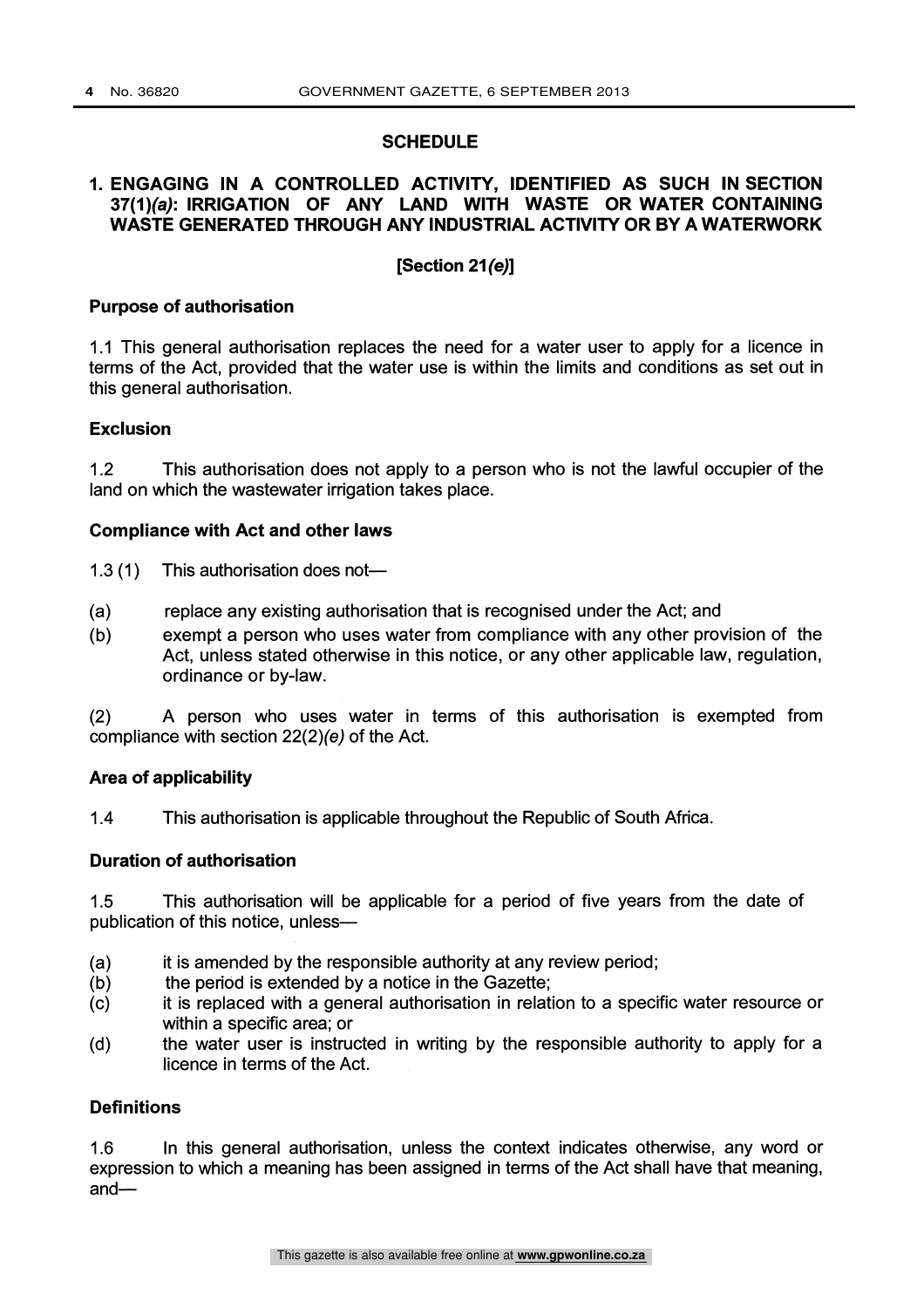"biodegradable industrial wastewater" means wastewater that contains predominantly organic waste arising from industrial activities and premises including-

- (a) milk processing;
- (b) manufacture of fruit and vegetable products;
- (c) sugar mills;
- (d) manufacture and bottling of soft drinks;
- (e) production of alcohol and alcoholic beverages in breweries, wineries or malt houses;
- 
- (f) manufacture of animal feed from plant or animal products; manufacture of gelatine and glue from hides, skin and bones;
- (h) abattoirs;
- (i) fish processing; and
- (j) confined animal feeding operations.

"commercial activity" means those activities identified in the Standard Industrial Classification of All Economic Activities (5th Edition), published by the Central Statistics Service, 1993, as amended and supplemented, under the following categories-

- (a) 6: wholesale and retail trade;
- (b) 7: transport, storage and communication;
- (c) 8: business services;
- (d) 9: community, social and personal services and
- (e) 0: personal and other services;

"domestic wastewater" means wastewater arising from domestic and commercial activities and premises, and may contain sewage;

"irrigation" means the application of wastewater to any land or property for the purpose of crop production, and includes the cultivation of pasture or any other suitable purpose;

"monitoring programme" means a programme for taking regular measurements of the quantity and quality of a water resource, waste or wastewater discharge at specified intervals and at specific locations to determine the chemical, physical and biological nature of the water resource, waste or wastewater discharge;

"organic waste" means waste of non-anthropogenic origin that is readily biodegradable in the environment and does not contain any toxic substances that may accumulate in the environment;

"primary treatment" means treatment of wastewater by a physical process, which may involve maceration, sedimentation, screening and grit removal;

"secondary treatment" means treatment of wastewater by a biological process, which amongst others may involve solar and other energy, bacteria, algae and a variety of aquatic biota, to remove organic matter;

"wastewater" means water containing waste, or water that has been in contact with waste material.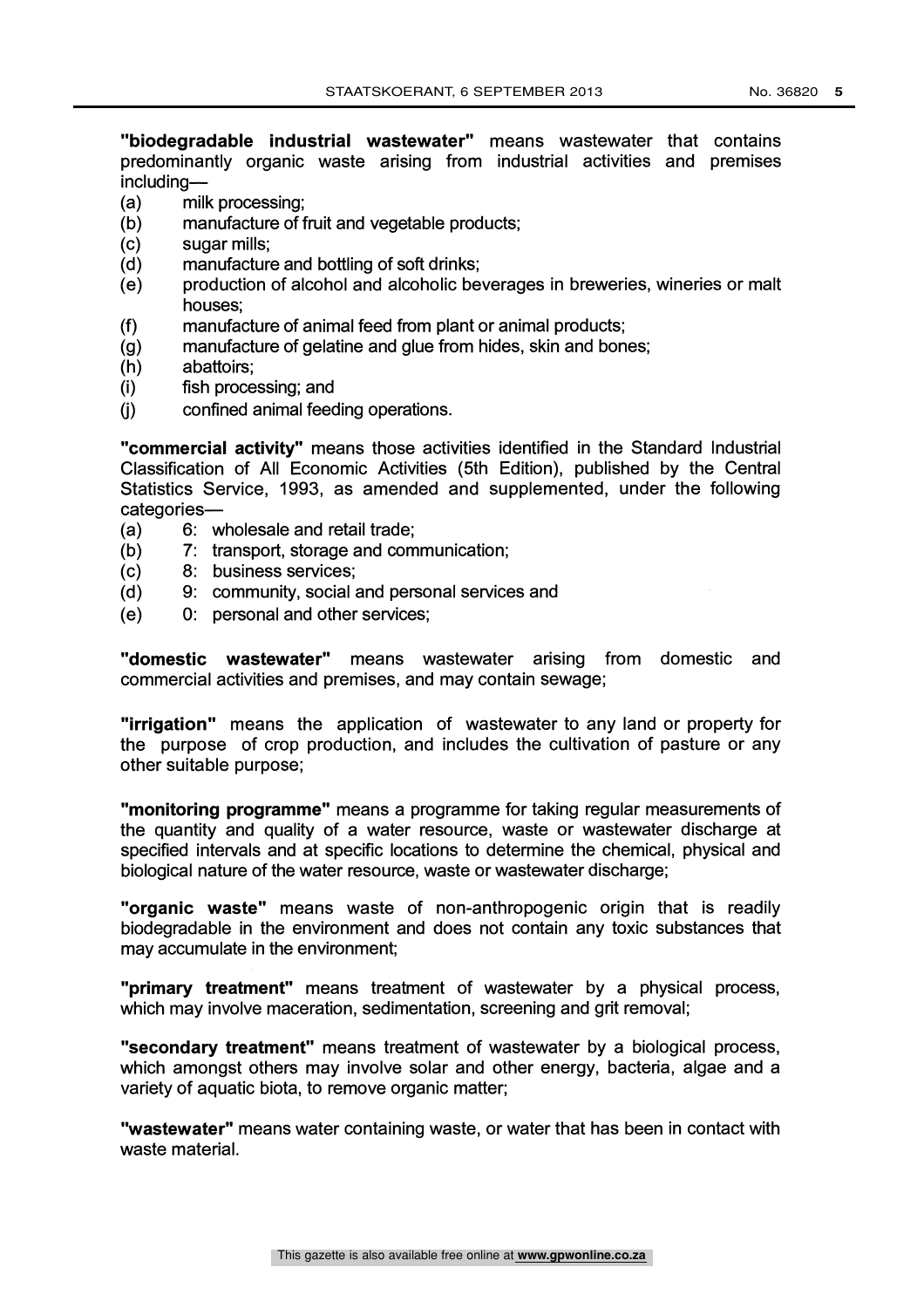#### Irrigation with wastewater

 $1.7(1)$  A person who-

- (a) owns or lawfully occupies property registered in the Deeds Office as at the date of this notice;
- (b) lawfully occupies or uses land that is not registered or surveyed; or
- (c) lawfully has access to land on which the use of water takes place,

may on that property or land-

- (i) irrigate up to 2000 cubic metres of domestic and biodegradable industrial waste water on any given day as set out in Table 1.1:
	- Table 1.1: Wastewater limit values applicable to the irrigation of any land or property up to 2000 cubic metres

| <b>Variables</b>                    | <b>Limits</b>                           |
|-------------------------------------|-----------------------------------------|
| pH                                  | not less than 5,5 or more than 9,5 pH   |
|                                     | units                                   |
| <b>Electrical Conductivity</b>      | does not exceed 70 milliSiemens above   |
|                                     | intake to a maximum of 150 milliSiemens |
|                                     | per metre (mS/m)                        |
| <b>Suspended Solids</b>             | does not exceed 25 mg/l                 |
| <b>Chloride as Free Chlorine</b>    | does not exceed 0,25 mg/l               |
| <b>Fluoride</b>                     | does not exceed 1 mg/l                  |
| Soap, Oil and Grease                | does not exceed 2,5 mg/l                |
| <b>Chemical Oxygen Demand</b>       | does not exceed 75 mg/l                 |
| <b>Faecal coliforms</b>             | do not exceed 1000 per 100 ml           |
| Ammonia (ionised and un-ionised) as | does not exceed 3mg/l                   |
| Nitrogen                            |                                         |
| Nitrate/Nitrite as Nitrogen         | does not exceed 15 mg/l                 |
| Ortho-Phosphate as phosphorous      | does not exceed 10 mg/l                 |

(ii) irrigate up to 500 cubic metres of domestic or biodegradable industrial wastewater on any given day, as set out in Table 1.2:

Table 1.2: Wastewater limit values applicable to the irrigation of any land or property up to 500 cubic metres

| <b>Variables</b><br><b>Limits</b>   |                                                              |  |
|-------------------------------------|--------------------------------------------------------------|--|
| pH                                  | not less than 6 or more than 9 pH units                      |  |
| <b>Electrical conductivity</b>      | not exceed 200 milliSiemens per metre<br>(mS/m);             |  |
| <b>Chemical Oxygen Demand (COD)</b> | does not exceed 400 mg/l after removal<br>of algae;          |  |
| <b>Faecal coliforms</b>             | do not exceed 100 000 per 100 ml                             |  |
| Sodium Adsorption Ratio (SAR)       | does not exceed 5 for biodegradable<br>industrial wastewater |  |

- (iii) irrigate up to 50 cubic metres of domestic or biodegradable industrial wastewater on any given day, as set out in Table 1.3:-
	- Table 1.3: Wastewater limit values applicable to the irrigation of any land or property up to 50 cubic metres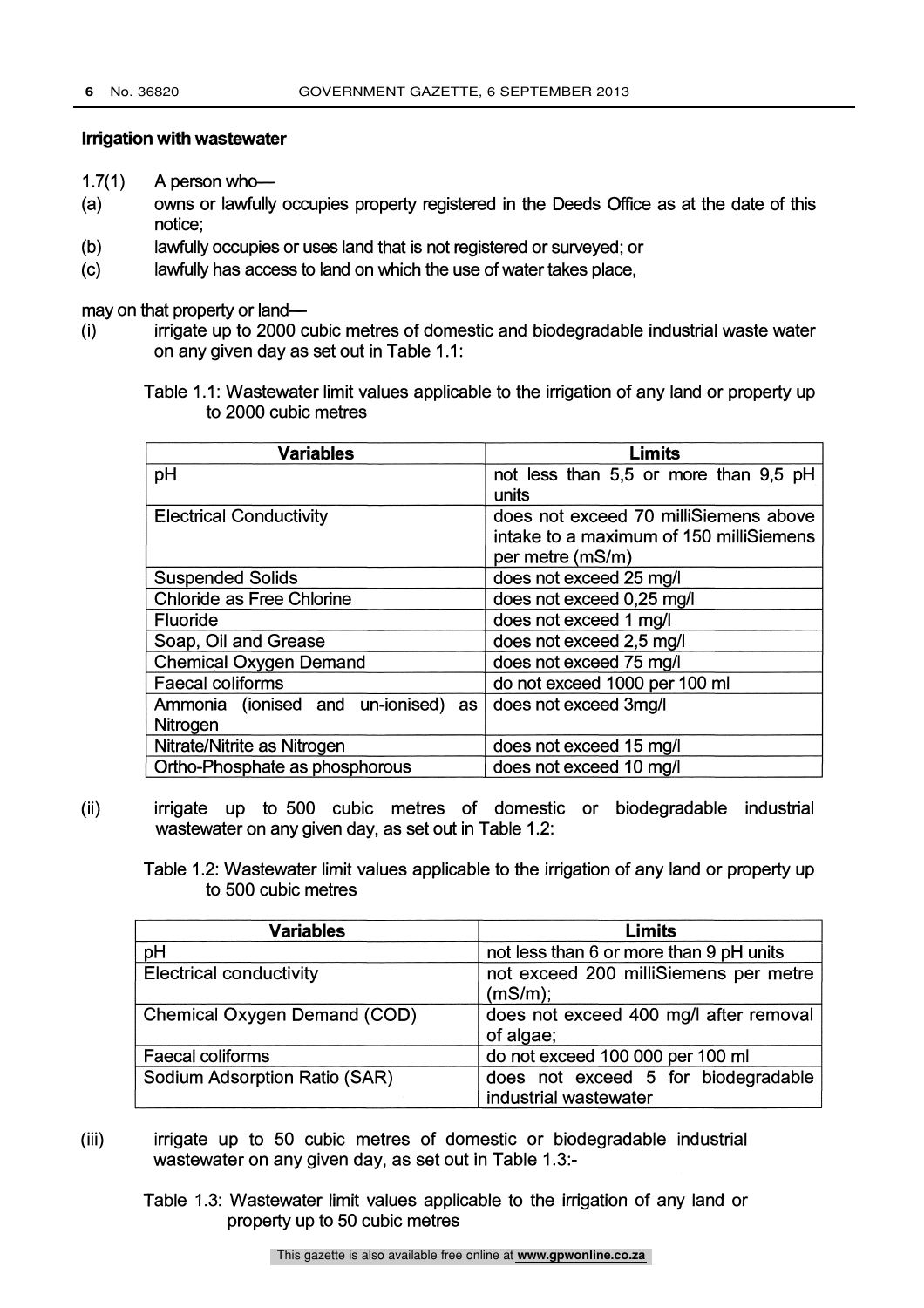| <b>Variables</b>               | <b>Limits</b>                     |  |  |
|--------------------------------|-----------------------------------|--|--|
| pH                             | not less than 6 or more than 9 pH |  |  |
|                                | units                             |  |  |
| <b>Electrical conductivity</b> | not exceed 200 milliSiemens per   |  |  |
|                                | metre $(mS/m)$ ;                  |  |  |
| Chemical<br>Demand<br>Oxygen   | does not exceed 5000 mg/l after   |  |  |
| (COD)                          | removal of algae;                 |  |  |
| <b>Faecal coliforms</b>        | do not exceed 100 000 per 100 ml  |  |  |
| Sodium Adsorption Ratio (SAR)  | for<br>5<br>does<br>not<br>exceed |  |  |
|                                | industrial<br>biodegradable       |  |  |
|                                | wastewater                        |  |  |

- (iv) irrigate provided that the irrigated wastewater does not impact on the water resource or any other person's water use, property or land; and
- (v) irrigate provided that the irrigated wastewater is not detrimental to the health and safety of the public in the vicinity of the activity.

## Registration of irrigation with wastewater

1.8(1) A person who irrigates with wastewater in terms of this authorisation must submit to the responsible authority a completed registration form or any other information requested in writing by the responsible authority for the registration of the water use before commencement of irrigation.

(2) On written receipt of a registration certificate from the responsible authority, the person will be regarded as a registered water user.

(3) All forms for registration of water use are obtainable from any office of the responsible authority, as well as from the web-site at http://www.dwa.gov.za.

### Location of irrigation with wastewater

1.9 Wastewater irrigation in terms of this authorisation is only permitted if the irrigation takes place-

- (a) at least 50m above the 1 in 100 year flood line or riparian habitat whichever is the greatest, or alternatively at least 100 metres from a water course whichever is the greatest, or at least further than 500m radius from a borehole that is utilised for drinking water or stock watering;
- (b) on land that is not, or does not, overlie a major aquifer (identification of a major aquifer will be provided by the Department, upon written request); and
- (c) at least outside 500m radius from the boundary of a wetland.

### Precautionary practices

1.10(1) The water user must follow acceptable construction, maintenance and operational practices to ensure the consistent, effective and safe performance of the wastewater irrigation system, including the prevention of-

(a) waterlogging of the soil and pooling of wastewater on the surface of the soil;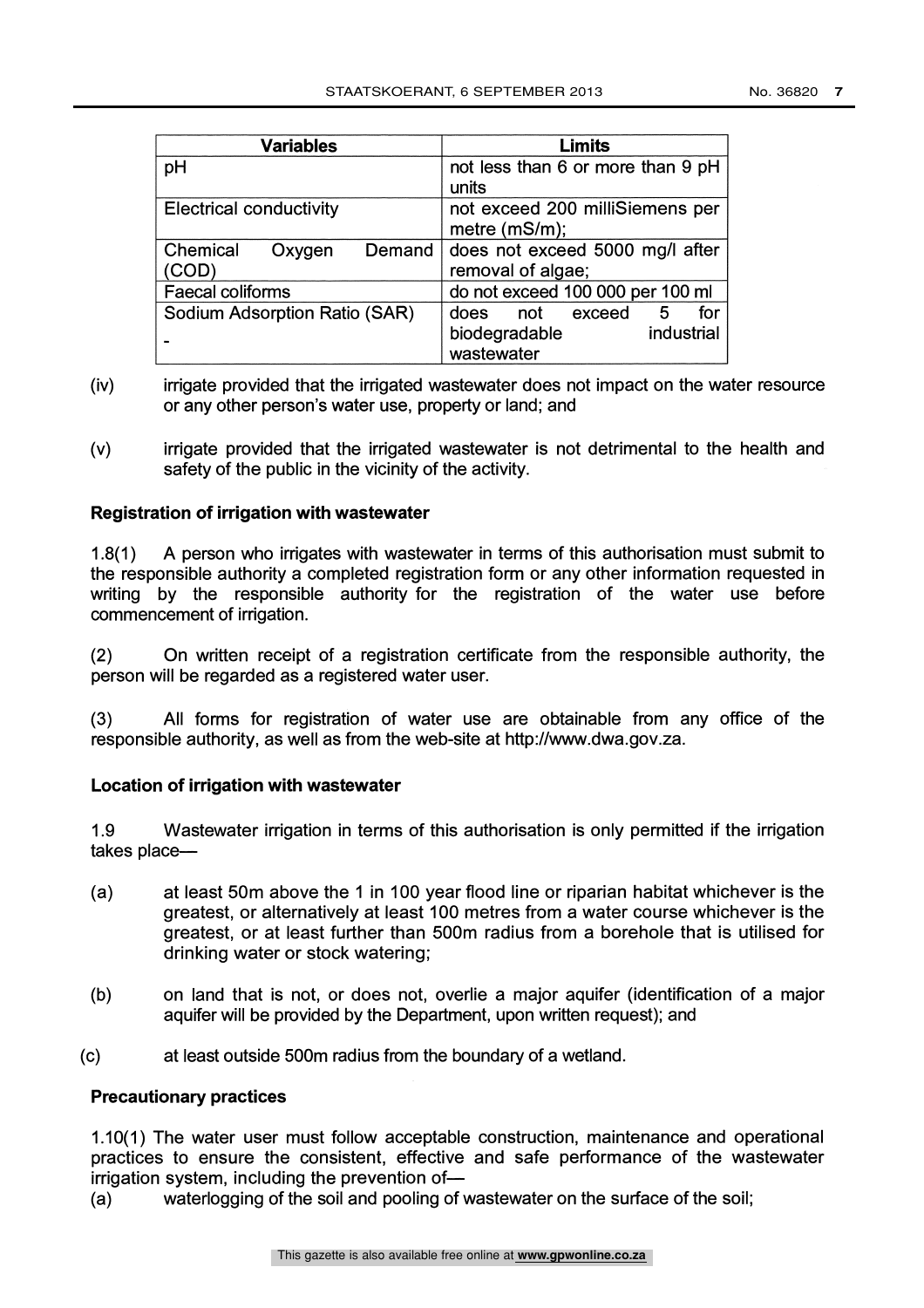(b) nuisance conditions such as flies or mosquitoes, odour or secondary pollution;<br>(c) waste, wastewater or contaminated stormwater entering into a water resource:

waste, wastewater or contaminated stormwater entering into a water resource;

- (d) the contamination of run-off water or stormwater;
- (e) the unreasonable chemical or physical deterioration of, or any other damage to, the soil of the irrigation site;
- the unauthorised use of the wastewater by members of the public; and  $(f)$
- (g) people being exposed to the mist originating from the irrigation of the wastewater.

(2) Suspended solids must be removed from any wastewater, and the resulting sludge disposed of according to the requirements of any relevant law or regulation, including the document Guidelines for the Utilisation and Disposal of Wastewater Sludge, Volumes 1-5, Water Research Commission Reports TT 261/06, 262/06, 349/09, 350/09, 351/09, as amended from time to time (obtainable from the responsible authority upon written request).

(3) All reasonable measures must be taken to provide for mechanical, electrical, operational, or process failures and malfunctions of the wastewater irrigation system.

(4) All reasonable measures must be taken for storage of the wastewater used for irrigation when irrigation cannot be undertaken, of which the storage must be in accordance with general authorisation in section 3 of this Notice.

(5) All reasonable measures must be taken to collect contaminated stormwater or runoff emanating from the area under irrigation and to retain it for disposal of which the disposal must be in accordance with general authorisation in section 3 of this Notice.

(6) Upon the written request of the responsible authority the registered user must ensure the implementation of any additional construction, maintenance and operational practices that may be required in the opinion of the responsible authority to ensure the consistent, effective, safe and sustainable performance of the wastewater irrigation system.

### Record-keeping and disclosure of information

1.11(1) The water user must ensure the establishment of monitoring programmes to monitor the quantity and quality of the wastewater to be used for irrigation prior to commencement and thereafter, in the following manner:

- (a) The quantity must be metered and the total recorded weekly; and
- (b) the quality of water irrigated must be monitored once every month by taking a grab sample at the point at which the wastewater enters the irrigation system for all parameters listed in paragraph 1.7(1)(i), (ii) and (iii) and results submitted to the responsible authority.
- (2) Upon the written request from the responsible authority the water user must—
- (a) ensure the establishment of any additional monitoring programmes; and
- (b) appoint a competent person to assess the water use measurements made in terms of this authorisation and submit the findings to the responsible authority for evaluation.
- (3) The water user must keep a written record, for at least five years, of the following information:
- (a) Both the location of the irrigation area and the extent of the area or areas under irrigation, which must be demarcated on a suitable scale map;
- (b) details of the crops and the size of the area under irrigation;
- (c) details of the type of irrigation being practiced;
- (d) details of the monitoring programme, including-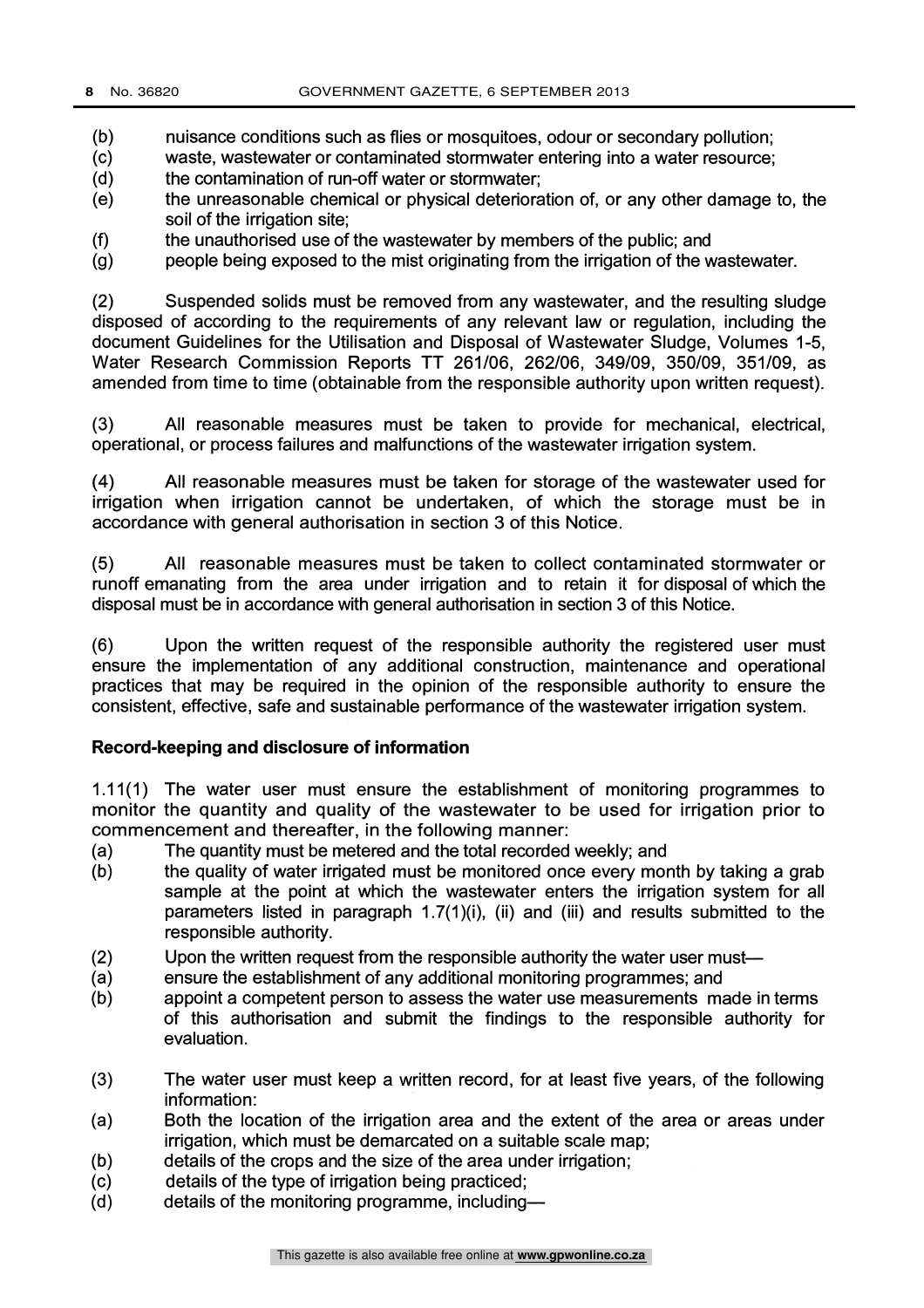- 
- (a) Both the location of the irrigation area and the extent of the area or areas under irrigation, which must be demarcated on a suitable scale map;
- (b) details of the crops and the size of the area under irrigation;
- (c) details of the type of irrigation being practiced;<br>(d) details of the monitoring programme, including
- details of the monitoring programme, including-
	-
	- (i) the quantity of wastewater irrigated;<br>(ii) the results of the analysis of the the results of the analysis of the quality of wastewater irrigated as obtained from the laboratory for the samples taken in accordance with paragraph 1.12;
- (e) details of the irrigation management techniques being practised;
- $(f)$ details of precautionary practices and pollution prevention measures implemented; and
- (g) details of failure and malfunctions in the irrigation system, and details of the effects of (if any), as well as details of, measures taken to prevent such failures and malfunctions in the future. The above mentioned information must be made available upon written request to the responsible authority and interested and affected parties regarding the wastewater irrigation and related activities.

## Methods for sampling and analysis

- 1.12 The following methods for sampling and analysis must be adhered to:
- (a) Samples of the water containing waste must be taken in accordance with the applicable South African National Standard (SANS) for sampling.
- (b) The methods for the measurement of specific substances and parameters in any waste or wastewater must be carried out by a-
	- (i) laboratory that has been accredited in accordance with SANS 17025:2005 by the South African National Accreditation System (SANAS) to conduct the analysis in accordance with the prescribed SANS method for each applicable variables; or
	- (ii) laboratory that participates in a recognised Proficiency Testing Scheme (Zscores results should be presented);
	- (iii) laboratory that has proof of intra- and inter-laboratory proficiency (quality assurance as prescribed in Standard Methods).
- (c) Water users who can be able to demonstrate to the responsible authority that there is no accredited laboratory within their vicinity may use methods 1.12(b)(ii) and (iii) above.

## Inspections

1.13 Any property or land in respect of which a water use has been authorised in terms of this general authorisation, such property or land must be made available for inspection by an authorised person in terms of section 125 of the Act.

## Incidence reporting

1.14 Any information on the occurrence of any incident that has or is likely to have a detrimental impact on the water resource quality must be reported to the responsible authority within 24 hours.

## **Offences**

1.15 A person who contravenes any provision of this general authorisation is guilty of an offence and is subject to the penalty set out in section 151(2) of the Act.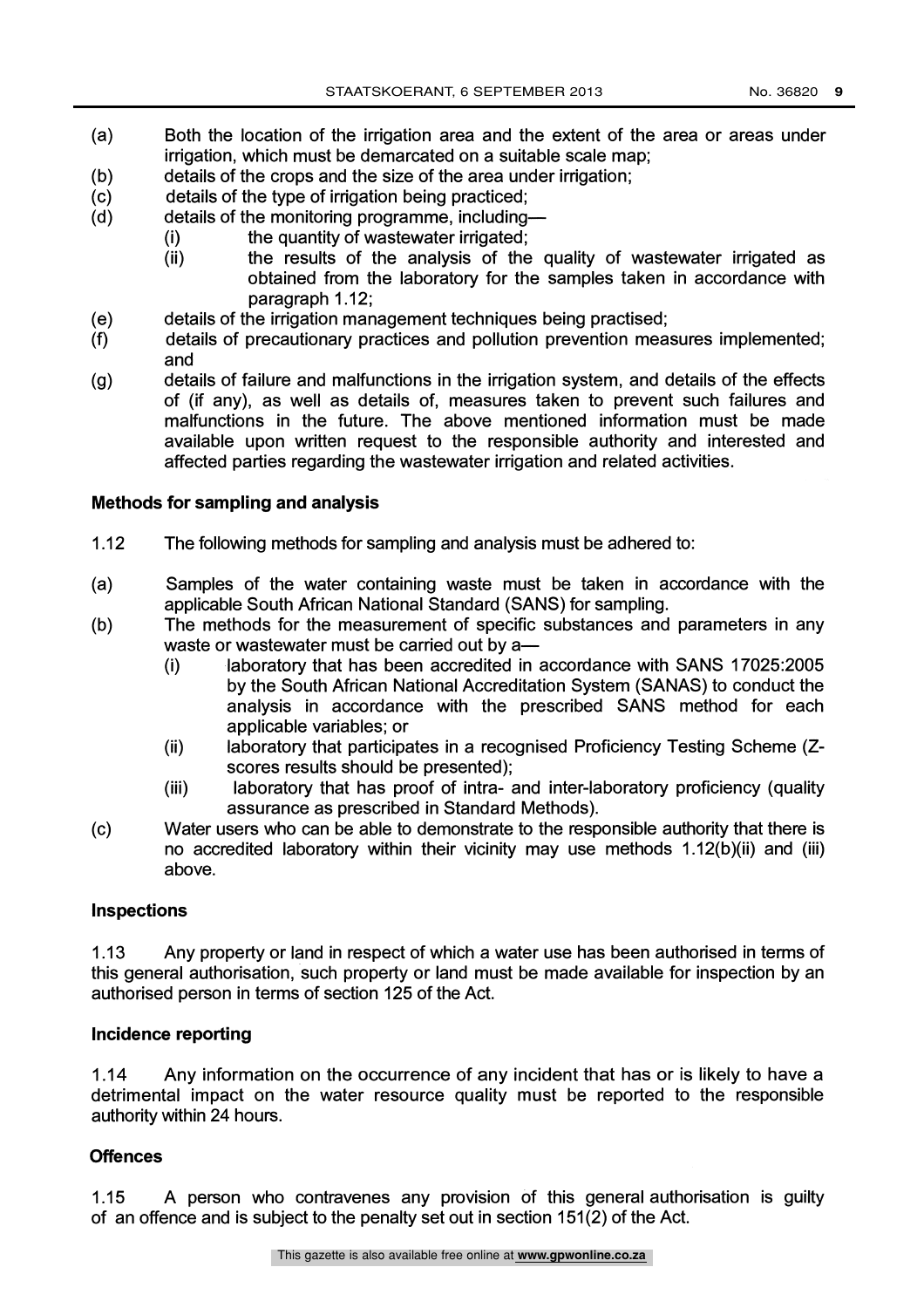## 2. DISCHARGE OF WASTE OR WATER CONTAINING WASTE INTO A WATER RESOURCE THROUGH A PIPE, CANAL, SEWER OR OTHER CONDUIT; AND DISPOSING IN ANY MANNER OF WATER WHICH CONTAINS WASTE FROM, OR WHICH HAS BEEN HEATED IN, ANY INDUSTRIAL OR POWER GENERATION PROCESS

## [Sections 21 $(f)$  and  $(h)$ ]

Purpose of authorisation

2.1 This general authorisation replaces the need for a water user to apply for a licence in terms of the Act, provided that the water use is within the limits and conditions as set out in this general authorisation.

### Exclusion

- 2.2 This authorisation does not apply to a person who discharges wastewater-
- (a) through sea outfalls;
- (b) to an aquifer;
- (c) any other groundwater resource;
- (d) any water resource with a closed drainage system; or
- (e) directly into an off channel dam.

## Compliance with Act and other laws

- 2.3(1) This authorisation does not—
- (a) replace any existing authorisation that is recognised under the Act;
- (b) exempt a person who uses water from compliance with any other provision of the Act, unless stated otherwise in this notice, or any other applicable law, regulation, ordinance or by-law;
- (c) apply to any water use under Schedule 1 of the Act; and
- (d) apply to Category A mine.

(2) A person who uses water in terms of this authorisation is exempted from compliance with section 22(2)(e) of the Act.

### Area of applicability

2.4 This authorisation is applicable throughout the Republic of South Africa, except as excluded in paragraph 2.2.

### Duration of authorisation

2.5 This authorisation will be applicable for a period of five years from the date of publication of this notice, unless-

- (a) it is amended by the responsible authority at any review period;
- (b) the period is extended by a notice in the Gazette;
- (c) it is replaced with a general authorisation in relation to a specific water resource or within a specific area; or
- (d) the water user is instructed in writing by the responsible authority to apply for a licence in terms of the Act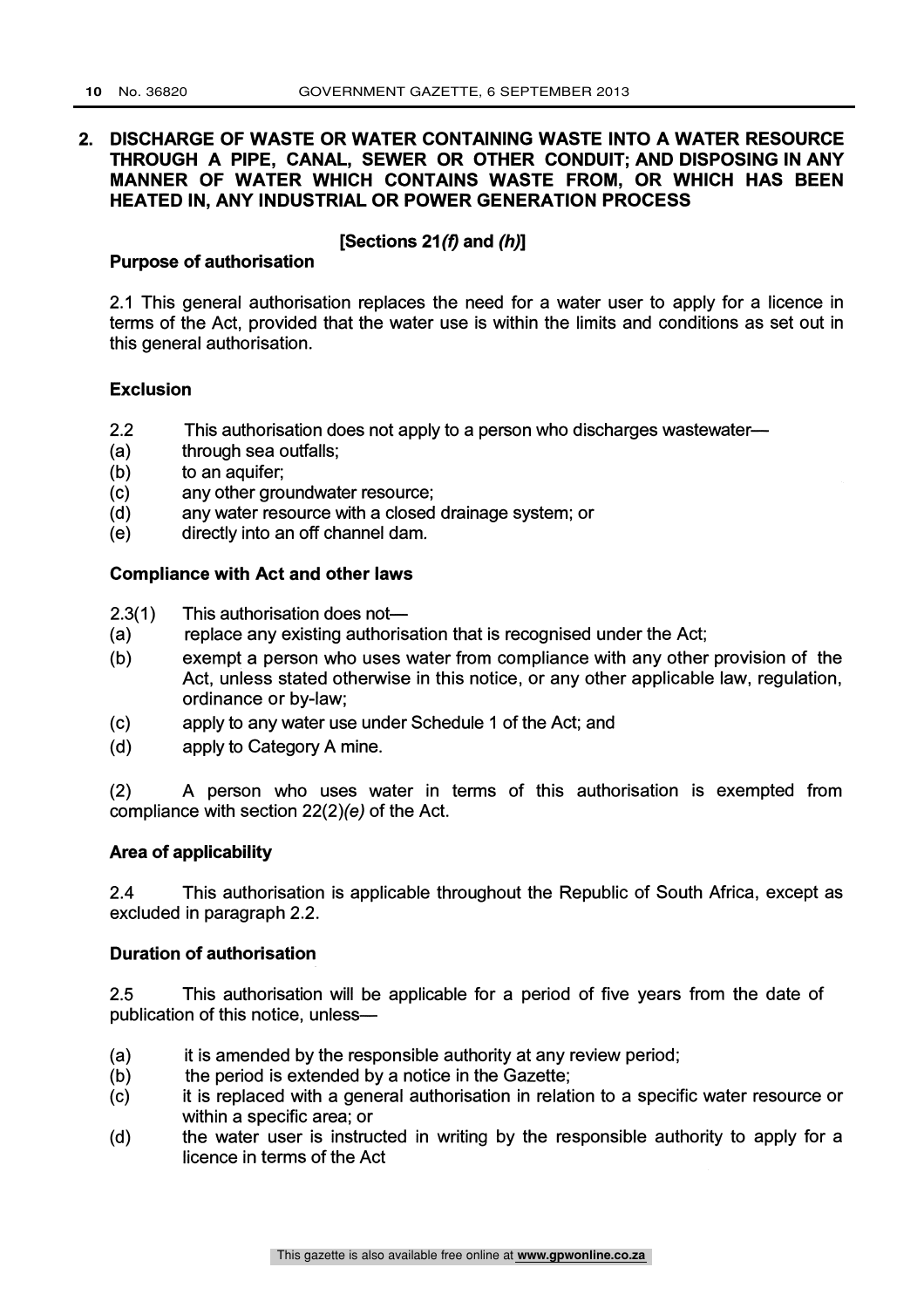## **Definitions**

2.6 In this general authorisation, unless the context indicates otherwise, any word or expression to which a meaning has been assigned in terms of the Act shall have that meaning, and-

## "category A mine" means-

- (a) any gold or coal mine
- (b) any mine with an extractive metallurgical process, including heap leaching; or
- (c) any mine where sulphate producing or acid generating material occurs;

"commercial activity" means those activities identified in the Standard Industrial Classification of All Economic Activities (5th Edition), published by the Central Statistics Service, 1993, as amended and supplemented, under the following categories-

- (a) 6: wholesale and retail trade;
- (b) 7: transport, storage and communication;
- (c) 8: business services;
- (d) 9: community, social and personal services and
- (e) 0: personal and other services;

"complex industrial wastewater" means wastewater arising from industrial activities and premises, that contains-

- (a) a complex mixture of substances that are difficult or impractical to chemically characterise and quantify; or
- (b) one or more substances, for which a wastewater limit value has not been specified, and which may be harmful or potentially harmful to human health, or to the water resource (identification of complex industrial wastewater will be provided by the Department upon written request);

"domestic wastewater" means wastewater arising from domestic and commercial activities and premises, and may contain sewage;

"domestic wastewater discharge" means a wastewater discharge consisting of 90% or more domestic wastewater, by volume, that is collected, treated and subsequently disposed of;

"industrial activity" means those activities identified in the Standard Industrial Classification of All Economic Activities (5th Edition), published by the Central Statistics Service, 1993, as amended and supplemented, under the following categories-

- (a) 2: mining and quarrying,
- (b) 3: manufacturing,
- (c) 4: electricity, gas and water supply,
- (d) 5: construction;

"industrial wastewater discharge" means a wastewater discharge consisting of more than 10% industrial wastewater, by volume, that is collected, treated and subsequently disposed of;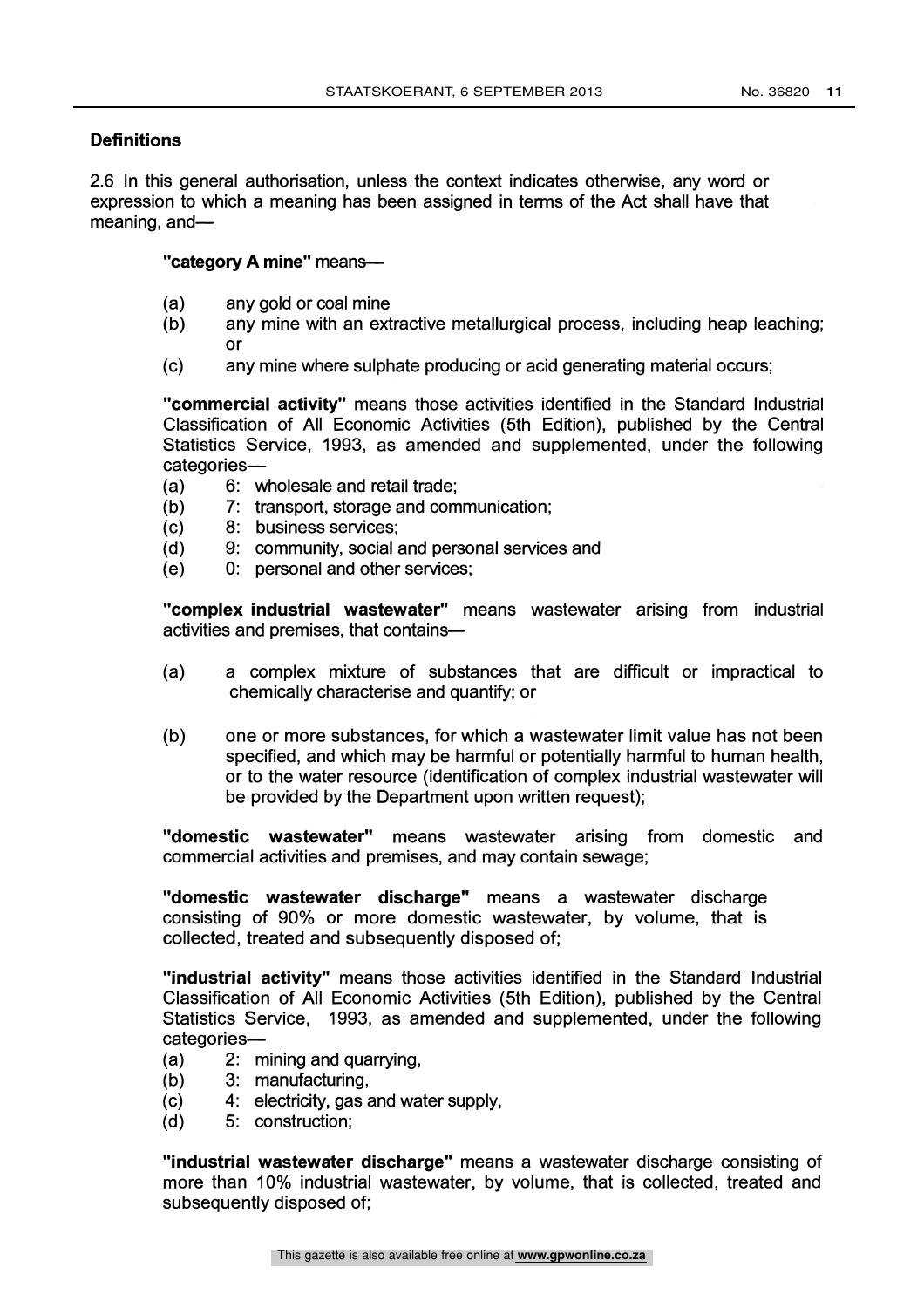"intake" for the purposes of this general authorisation is water taken from a water resource, and excludes water taken from any source that is not a water resource;

"listed water resources" are those water resources listed in Table 2.3 and includes any tributary of a listed water resource, and any water resource draining the catchment area of a listed water resource;

"monitoring programme" means a programme for taking regular measurements of the quantity and quality of a water resource, waste or wastewater discharge at specified intervals and at specific locations to determine the chemical, physical and biological nature of the water resource, waste or wastewater discharge;

"wastewater" means water containing waste, or water that has been in contact with waste material;

"wastewater limit value" means the mass expressed in terms of the concentration and level of a substance which may not be exceeded at any time. Wastewater limit values shall apply at the last point where the discharge of wastewater enters into a water resource, dilution being disregarded when determining compliance with the wastewater limit values. Where discharge of wastewater does not directly enter a water resource, the wastewater limit values shall apply at the last point where the wastewater leaves the premises of collection and treatment.

#### Discharging of domestic and industrial wastewater into water resources

- 2.7 A person who-
- (a) owns or lawfully occupies property registered in the Deeds Office as at the date of this notice;
- (b) lawfully occupies or uses land that is not registered or surveyed; or
- (c) lawfully has access to land on which the use of water takes place,

may on that property or land outside the areas excluded in paragraph 2.2 above,

- (i) discharge up to 2 000 cubic metres of wastewater on any given day into a water resource that is not a listed water resource set out in Table 2.3, which may be amended from time to time, provided the discharge-
	- (a) complies with the general wastewater limit values set out in Table 2.1, which may be amended from time to time;
	- (b) does not alter the natural ambient water temperature of the receiving water resource by more than 3 degrees Celsius; and
	- (c) is not a complex industrial wastewater.
- (ii) discharge up to 2 000 cubic metres of wastewater on any given day into a listed water resource set out in Table 2.3, which may be amended from time to time, provided the discharge-
	- (a) complies with the special wastewater limit values set out in Table 2.1, which may be amended from time to time;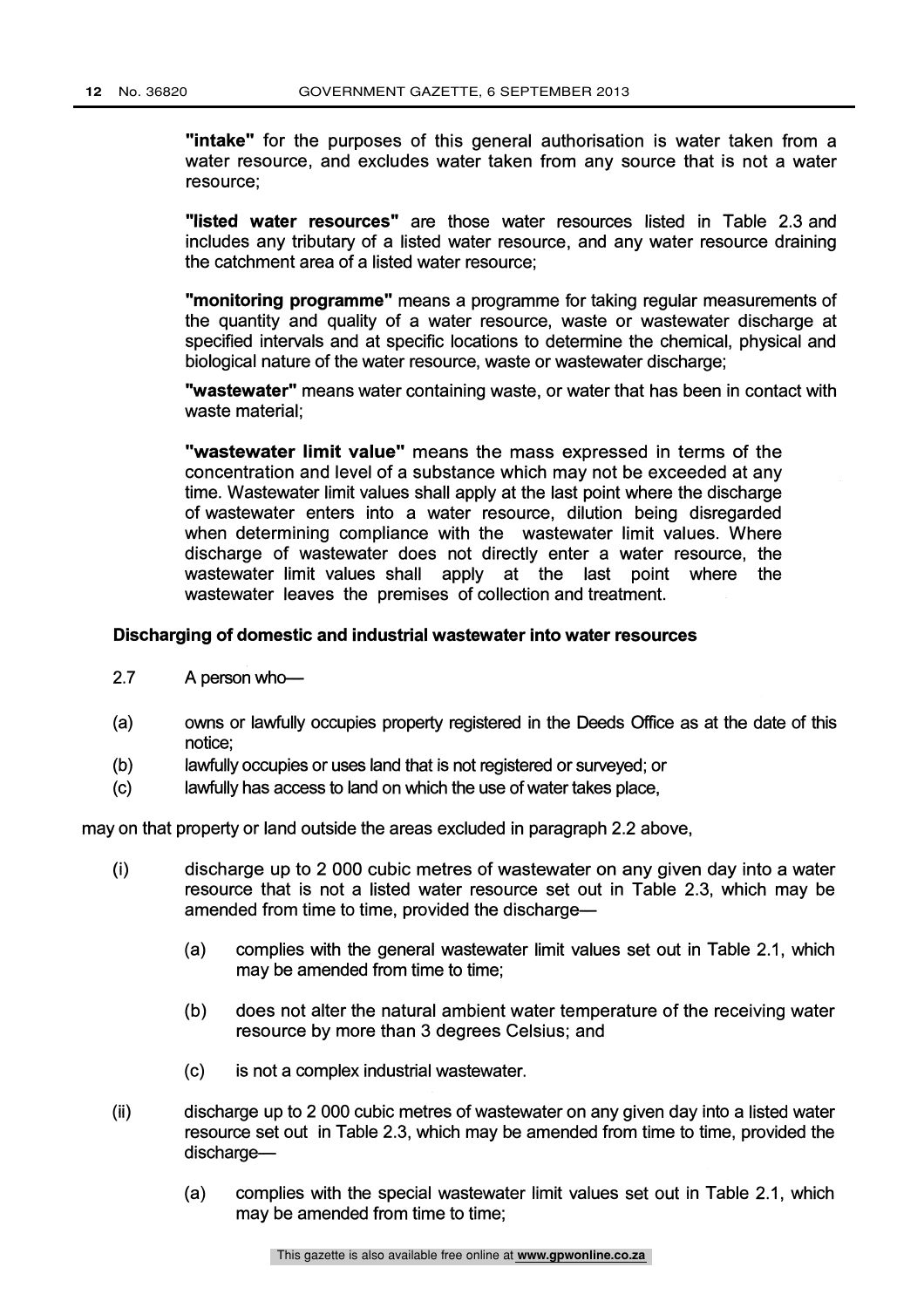- (b) does not alter the natural ambient water temperature of the receiving water resource by more than 2 degrees Celsius; and
- (c) is not a complex industrial wastewater,

and if the discharging of wastewater-

- (aa) does not impact on a water resource or any other person's water use, property or land; and
- (ab) is not detrimental to the health and safety of the public in the vicinity of the activity.
- (iii) not discharge storm water runoff from any premises containing waste, or water containing waste emanating from industrial activities and premises, into a water resource.

TABLE 2.1: Wastewater limit values applicable to discharge of wastewater into a water resource

| SUBSTANCE/PARAMETER                                    | <b>GENERAL LIMIT</b>                             | <b>SPECIAL LIMIT</b>                                                       |
|--------------------------------------------------------|--------------------------------------------------|----------------------------------------------------------------------------|
| Faecal Coliforms (per 100 ml)                          | 1000                                             | 0                                                                          |
| Chemical Oxygen Demand (mg/l)                          | 75 (i)                                           | 30(i)                                                                      |
| pН                                                     | $5,5 - 9,5$                                      | $5,5 - 7,5$                                                                |
| Ammonia (ionised and un-ionised) as<br>Nitrogen (mg/l) | 6                                                | $\overline{2}$                                                             |
| Nitrate/Nitrite as Nitrogen (mg/l)                     | 15                                               | 1.5                                                                        |
| Chlorine as Free Chlorine (mg/l)                       | 0.25                                             | $\mathbf 0$                                                                |
| Suspended Solids (mg/l)                                | 25                                               | 10                                                                         |
| Electrical Conductivity (mS/m)                         | 70 mS/m above intake to a<br>maximum of 150 mS/m | 50 mS/m above background<br>receiving water, to a maximum of<br>$100$ mS/m |
| Ortho-Phosphate as phosphorous (mg/l)                  | 10                                               | 1 (median) and 2,5 (maximum)                                               |
| Fluoride (mg/l)                                        | 1                                                | 1                                                                          |
| Soap, oil or grease (mg/l)                             | 2,5                                              | 0                                                                          |
| Dissolved Arsenic (mg/l)                               | 0.02                                             | 0.01                                                                       |
| Dissolved Cadm ium (mg/l)                              | 0,005                                            | 0.001                                                                      |
| Dissolved Chromium (VI) (mg/l)                         | 0.05                                             | 0,02                                                                       |
| Dissolved Copper (mg/l)                                | 0,01                                             | 0,002                                                                      |
| Dissolved Cyanide (mg/l)                               | 0,02                                             | 0.01                                                                       |
| Dissolved Iron (mg/l)                                  | 0,3                                              | 0,3                                                                        |
| Dissolved Lead (mg/l)                                  | 0,01                                             | 0,006                                                                      |
| Dissolved Manganese (mg/l)                             | 0.1                                              | 0.1                                                                        |
| Mercury and its compounds (mg/l)                       | 0,005                                            | 0,001                                                                      |
| Dissolved Selenium (mg/l)                              | 0,02                                             | 0,02                                                                       |
| Dissolved Zinc (mg/l)                                  | 0,1                                              | 0,04                                                                       |
| Boron (mg/l)                                           | 1                                                | 0,5                                                                        |

(Table 2.1: Above wastewater limits will be subject to review from time to time based on the outcome of the classification and resource quality objectives processes)

 $\sim$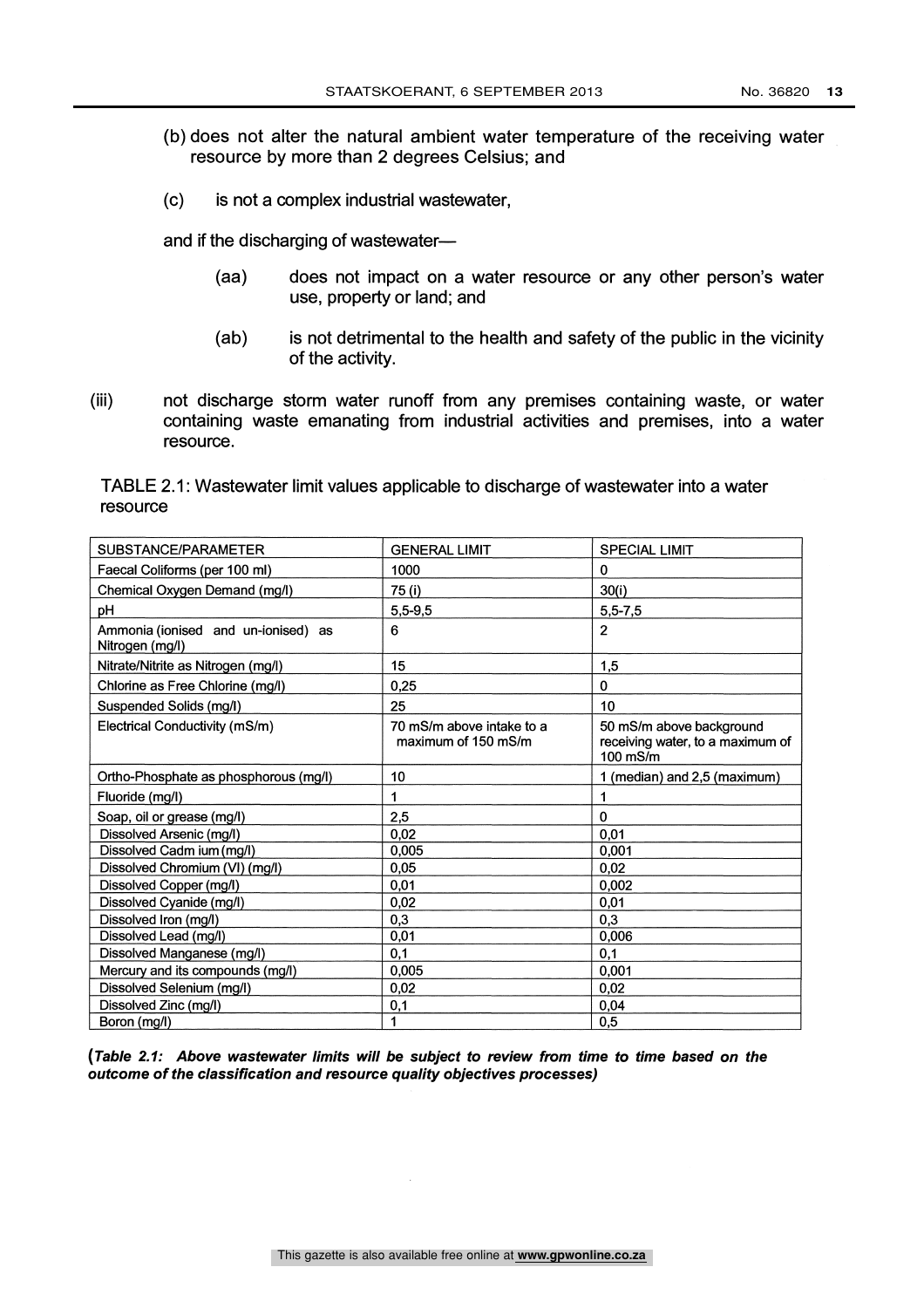#### Precautionary practices

2.8(1) The water user must follow acceptable design, construction, maintenance and operational practices to ensure the consistent, effective and safe performance of the wastewater discharge system, including the prevention of-

(a) nuisance conditions such as flies or mosquitoes, odour or secondary pollution;

- (b) the contamination of run-off water or stormwater;
- (c) contaminated stormwater entering into a water resource; and
- (d) the unauthorised use of the wastewater by members of the public.

(2) Suspended solids must be removed from any wastewater, and the resulting sludge disposed of according to the requirements of any relevant law or regulation, including the document entitled "Guidelines for the Utilisation and Disposal of Wastewater Sludge, Volumes 1-5, Water Research Commission Reports No TT 261/06, 262/06, 349/09, 350/09, 351/09, as amended from time to time (obtainable from the Department upon written request).

(3) All reasonable measures must be taken to provide for mechanical, electrical, operational, or process failures and malfunctions of the wastewater discharge system.

(4) All reasonable measures must be taken for storage of the wastewater when discharge cannot be undertaken, which storage must be in accordance with general authorisation in section 3 of this Notice.

(5) All reasonable measures must be taken to collect contaminated stormwater runoff and to retain it for disposal which disposal must be in accordance with general authorisation in section 3 of this Notice.

(6) Upon the written request of the responsible authority the registered user must ensure the implementation of any additional construction, maintenance and operational practices that may be required in the opinion of the responsible authority to ensure the consistent, effective, safe and sustainable performance of the wastewater discharge system.

## Registration of discharges into water resources

2.9(1) A person who discharges wastewater into a water resource in terms of this authorisation must submit a registration form or any other information requested in writing by the responsible authority for registration of the water use before commencement of the discharge.

(2) On written receipt of and/or a registration certificate from the responsible authority, the person will be regarded as a registered water user.

(3) All forms for registration of water use are obtainable from any office of the responsible authority, as well as from the web-site at http://www.dwa.gov.za.

## Record-keeping and disclosure of information

2.10(1) The water user must ensure the establishment of monitoring programmes to monitor the quantity and quality of the discharge prior to the commencement of the discharge, in the following manner: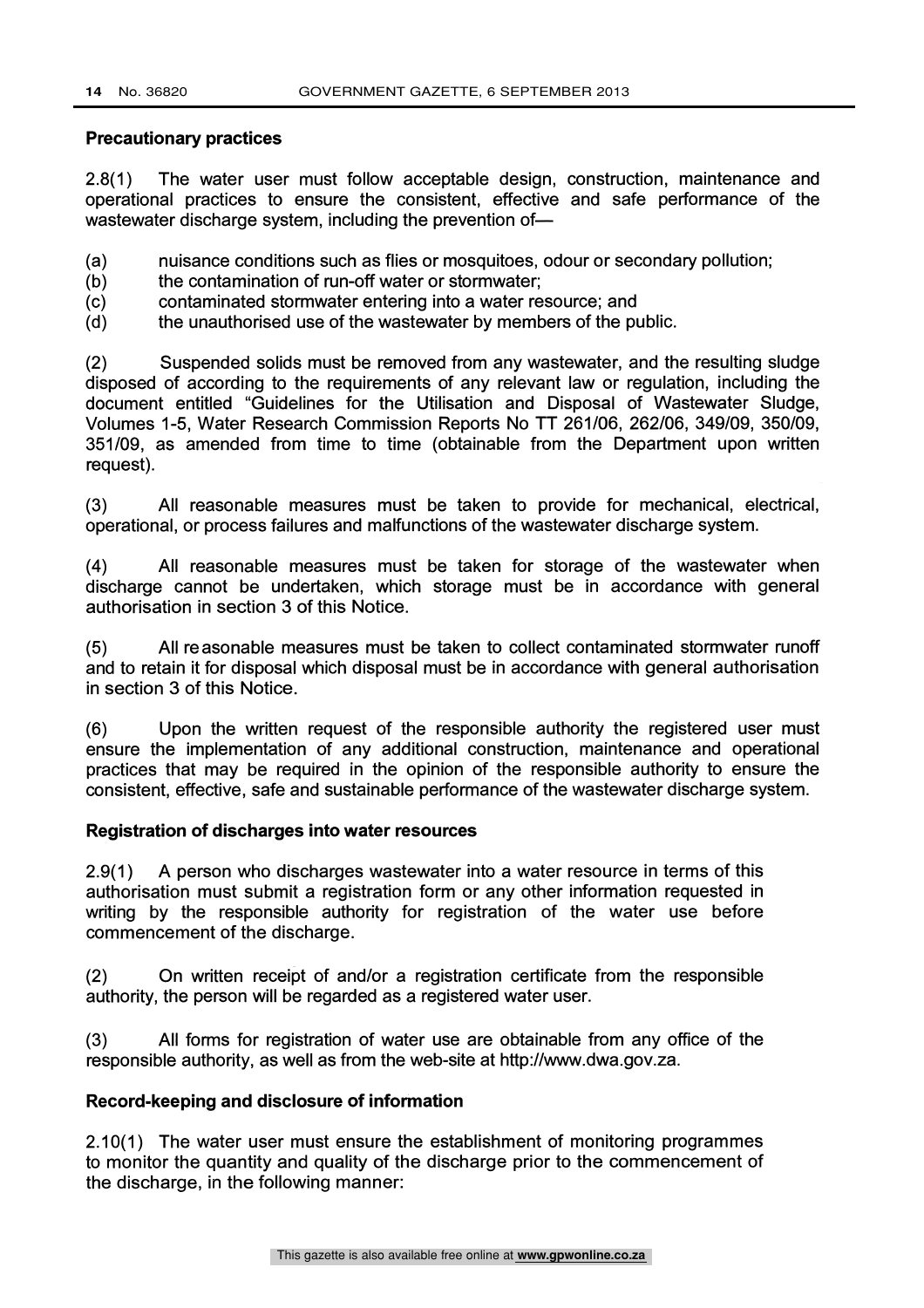- (a) The quantity of the discharge must be metered and the total recorded weekly;
- (b) the quality of domestic wastewater discharges must be monitored once every month by taking a grab sampling and analysed for specific substances and parameters as required by the responsible authority as set out in Table 2.2, which may be amended from time to time; and results submitted to the responsible authority

TABLE 2.2: Monitoring requirements for domestic wastewater discharges

| <b>DISCHARGE VOLUME ON ANY</b><br><b>GIVEN DAY</b> | <b>MINIMUM MONITORING REQUIREMENTS</b>                                                                                                                                                                                                                                                      |
|----------------------------------------------------|---------------------------------------------------------------------------------------------------------------------------------------------------------------------------------------------------------------------------------------------------------------------------------------------|
| 10 to 100 cubic metres                             | рH<br>Electrical Conductivity (mS/m)<br>Faecal Coliforms (per 100 ml)                                                                                                                                                                                                                       |
| 100 to 1 000 cubic metres                          | рH<br><b>Electrical Conductivity (mS/m)</b><br>Faecal Coliforms (per 100 ml)<br>Chemical Oxygen demand (mg/l)<br>Ammonia as Nitrogen (mg/l)<br><b>Suspended Solids (mg/l)</b><br>Phosphate (mg/l)                                                                                           |
| 1 000 to 2 000 cubic metres                        | рH<br><b>Electrical Conductivity (mS/m)</b><br>Faecal Coliforms (per 100 ml)<br><b>Chemical Oxygen demand (mg/l)</b><br>Ammonia as Nitrogen (mg/l)<br>Nitrate/Nitrite as Nitrogen (mg/l)<br>Free Chlorine (mg/l)<br><b>Suspended Solids (mg/l)</b><br>Ortho-Phosphate as Phosphorous (mg/l) |

(c) The quality of industrial wastewater discharges must be monitored once every month by grab sampling-

- (i) for all substances which have been added to the water through any industrial activity;
- (ii) for all substances which have been concentrated in the water through any industrial activity;
- (iii) for all substances which may be harmful or potentially harmful to human health or to the water resource quality; and
- (iv) as set out in paragraph 2.10(1)(b) , if the wastewater contains any domestic wastewater.
- (d) monitoring for the quantity and quality of the discharge shall be done at the point of discharge into a water resource and results submitted to the responsible authority

(2) Upon the written request from the responsible authority the registered user  $must-$ 

(a) ensure the establishment of any additional monitoring programmes; and

(b) appoint a competent person to assess the water use measurements made in terms of this authorisation and submit the findings to the responsible authority for evaluation.

(3) Subject to paragraph 2.10(1), the water user must, on a monthly basis, submit the following information to the responsible authority-

- (a) the quantity of wastewater discharged;
- (b) the quality of wastewater discharged;
- (c) details of the monitoring programmes;
- (d) details of failures and malfunctions in the discharge system and details of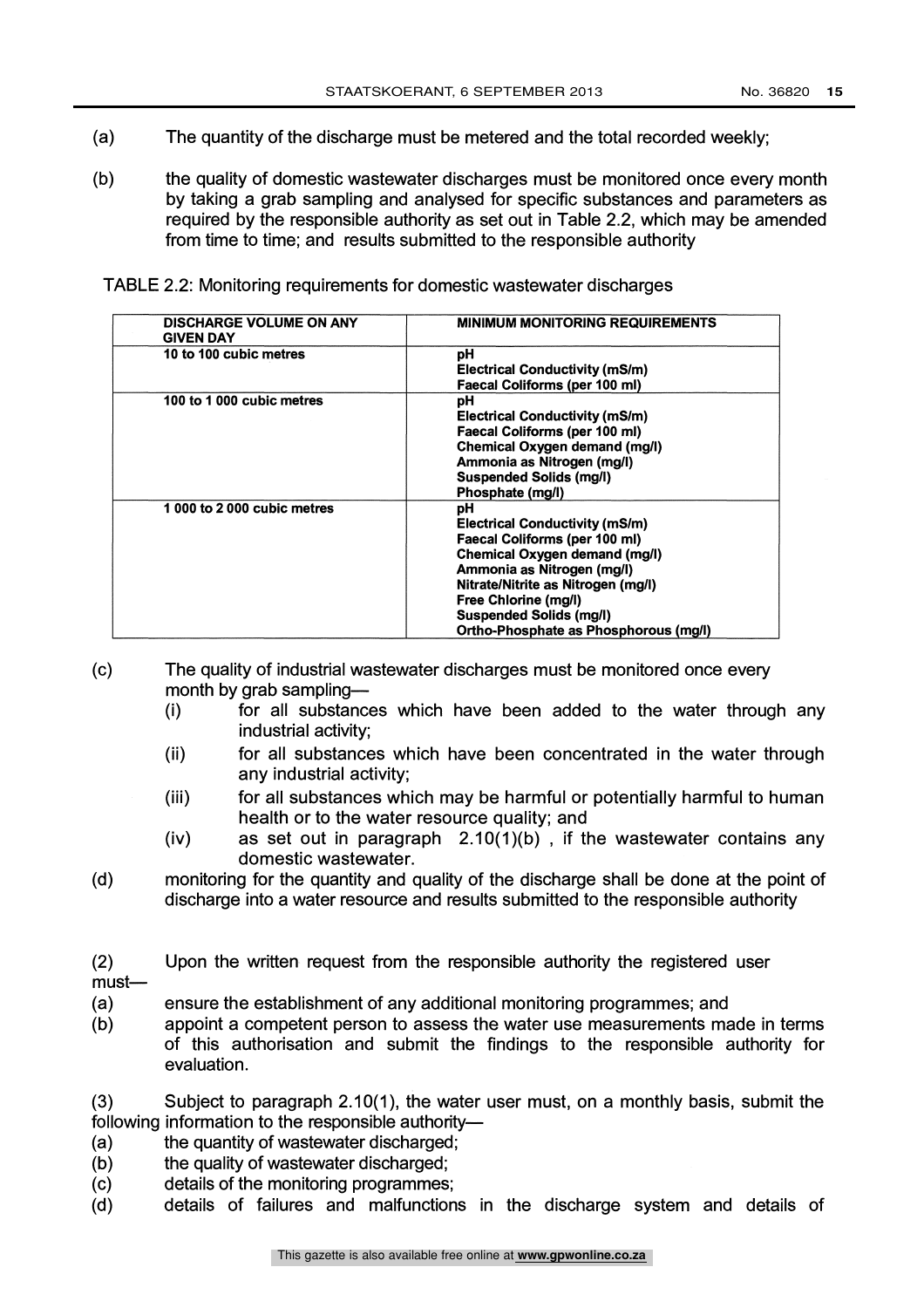measures taken. Such information must be made available upon written request to the responsible authority.

#### Methods for sampling and analysis

- 2.11 The following methods for sampling and analysis must be adhered to:
- (a) Samples of the water containing waste must be taken as prescribed in the Notice, and in accordance with the applicable South African National Standard (SANS) for sampling.
- (b) The methods for the measurement of specific substances and parameters in any waste or wastewater must be carried out by a-
	- (i) laboratory that has been accredited in accordance with SANS 17025:2005 by the South African National Accreditation System (SANAS) to conduct the analysis in accordance with the prescribed SANS method for each applicable variables; or
	- (ii) laboratory that participates in a recognised Proficiency Testing Scheme (Zscores results should be presented);
	- (iii) laboratory that has proof of intra- and inter-laboratory proficiency (quality assurance as prescribed in Standard Methods).
- (c) Water users who can be able to demonstrate to the responsible authority that there is no accredited laboratory within their vicinity may use methods 1.12(b)(ii) and (iii) above.

#### Inspections

2.12 Any property or land in respect of which a water use has been authorised in terms of this general authorisation, such property or land must be made available for inspection by an authorised person in terms of section 125 of the Act.

### Incidence reporting

2.13 Any information on the occurrence of any incident that has or is likely to have a detrimental impact on the water resource quality must be reported to the responsible authority within 24 hours.

## **Offences**

2.14 A person who contravenes any provision of this general authorisation is guilty of an offence and is subject to the penalty set out in section 151(2) of the Act.

## TABLE 2.3: Listed Water Resources (This table will be subject to review from time to time based on the outcome of the classification and resource quality objectives processes)

|   | <b>WATER RESOURCE</b>                                                                                         |
|---|---------------------------------------------------------------------------------------------------------------|
|   | Hout Bay River to tidal water in the Western Cape                                                             |
| ົ | Palmiet River from Kogelberg Dam to its estuary in the Western Cape                                           |
| 3 | Lourens River to tidal water in the Western Cape                                                              |
|   | Steenbras River to tidal water in the Western Cape                                                            |
| 5 | Berg and Dwars Rivers to their confluence in the Western Cape                                                 |
| 6 | Little Berg River to Vogelvlei weir in the Western Cape                                                       |
|   | Sonderend, Du Toits and Elandskloof Rivers upstream and inclusive of Thee waterskloof Dam in the Western Cape |
| 8 | Witte River to confluence with Breede River in the Western Cape                                               |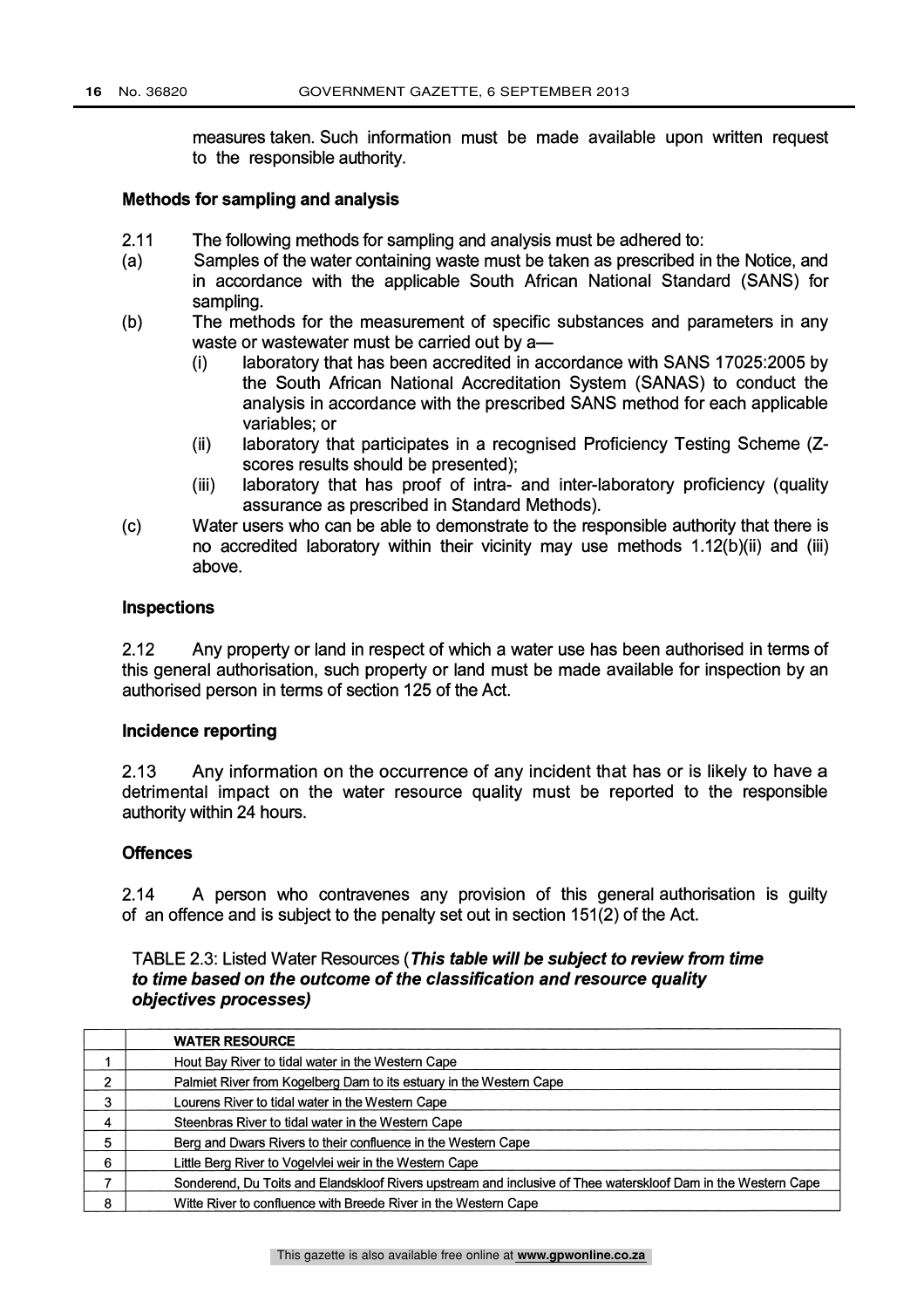| 9  | Dwars River after confluence with Titus River to the boundary with Witte River in the Western Cape                                                                          |  |  |
|----|-----------------------------------------------------------------------------------------------------------------------------------------------------------------------------|--|--|
| 10 | Olifants River to the boundary of the Breë River District Council (Ceres divisional boundary) - Witsenberg Transitional<br>Representative Council Ceres divisional boundary |  |  |
| 11 | Holsloot and Smalblaar (or Molenaars) Rivers to their confluence with Breede River in the Western Cape                                                                      |  |  |
| 12 | Hex River to its confluence with Breede River in the Western Cape                                                                                                           |  |  |
| 13 | Van Stadens River to tidal water in the Eastern Cape                                                                                                                        |  |  |
| 14 | Buffalo River to the boundary from its source to where it enters the King Williams Town limits                                                                              |  |  |
| 15 | Klipplaat River from its source to Waterdown Dam                                                                                                                            |  |  |
| 16 | Swart Kei River to its confluence with the Klipplaat River in the Eastern Cape                                                                                              |  |  |
| 17 | Great Brak River                                                                                                                                                            |  |  |
| 18 | Bongola River to Bongola Dam in the Eastern Cape                                                                                                                            |  |  |
| 19 | Kubusi River to the boundary of the Stutterheim urban area in the Eastern Cape                                                                                              |  |  |
| 20 | Langkloof River from its source to Barkly East limits                                                                                                                       |  |  |
| 21 | Kraai River to its confluence with the Langkloof River                                                                                                                      |  |  |
| 22 | Little Tsomo River in the Eastern Cape                                                                                                                                      |  |  |
| 23 | Xuka River to Elliot limits in the Eastern Cape                                                                                                                             |  |  |
| 24 | Umtata River to the Kambi Falls in the Eastern Cape                                                                                                                         |  |  |
| 25 | Tsitsa and Inxu Rivers to their confluence in the Eastern Cape                                                                                                              |  |  |
| 26 | Kenegha River to its confluence with the Umzimvubu River in the Eastern Cape                                                                                                |  |  |
| 27 | Mvenyane and Mzimvubu Rivers from sources to their confluence in the Eastern Cape                                                                                           |  |  |
| 28 | Umzimhlavana River to its confluence with the Umzimhlava River in the Eastern Cape                                                                                          |  |  |
| 29 | Ingwangwana River to its confluence with Umzimkulu River in KwaZulu-Natal                                                                                                   |  |  |
| 30 | Umzimkulu and Polela Rivers to their confluence in KwaZulu-Natal                                                                                                            |  |  |
| 31 | Elands River to the Pietermaritzburg-Bulwer main road in KwaZulu-Natal                                                                                                      |  |  |
| 32 | Umtamvuma and Weza Rivers to their confluence in KwaZulu-Natal                                                                                                              |  |  |
| 33 | Umkomaas and Isinga Rivers to their confluence in KwaZulu-Natal                                                                                                             |  |  |
| 34 | Lurane River to its confluence with the Umkomaas River in KwaZulu-Natal                                                                                                     |  |  |
| 35 | Sitnundjwana Spruit to its confluence with the Umkomaas River in KwaZulu-Natal                                                                                              |  |  |
| 36 | Inudwini River to the Polela district boundary in KwaZulu-Natal                                                                                                             |  |  |
| 37 | Inkonza River to the bridge on the Donnybrook-Creighton road in KwaZulu-Natal                                                                                               |  |  |
| 38 | Umlaas to the bridge on District Road 334 on the farm Maybole in KwaZulu-Natal                                                                                              |  |  |
| 39 | Umgeni and Lions Rivers to their confluence in KwaZulu-Natal                                                                                                                |  |  |
| 40 | Mooi River to the road bridge at Rosetta in KwaZulu-Natal                                                                                                                   |  |  |
| 41 | Little Mooi and Hlatikula Rivers to their confluence in KwaZulu-Natal                                                                                                       |  |  |
| 42 | Bushmans River to the Wagendrift Dam in KwaZulu-Natal                                                                                                                       |  |  |
| 43 | Little Tugela River and Sterkspruit to their confluence in KwaZulu-Natal                                                                                                    |  |  |
| 44 | M'Lambonjwa and Mhlawazeni Rivers to their confluence in KwaZulu-Natal                                                                                                      |  |  |
| 45 | Mnweni and Sandhlwana Rivers to their confluence in KwaZulu-Natal                                                                                                           |  |  |
| 46 | Tugela River to its confluence with the Kombe Spruit in KwaZulu-Natal                                                                                                       |  |  |
| 47 | Inyamvubu (or Mnyamvubu) River to the Craigie Burn Dam in KwaZulu-Natal                                                                                                     |  |  |
| 48 | Umvoti River to the bridge on the Seven Oaks - Rietvlei road in KwaZulu-Natal                                                                                               |  |  |
| 49 | Yarrow River to its confluence with the Karkloof River in KwaZulu-Natal                                                                                                     |  |  |
| 50 | Incandu and Ncibidwane Rivers to their confluence in KwaZulu-Natal                                                                                                          |  |  |
| 51 | Ingogo River to its confluence with the Harte River in KwaZulu-Natal                                                                                                        |  |  |
| 52 | Pivaan River to its confluence with Soetmelkspruit in KwaZulu-Natal                                                                                                         |  |  |
| 53 | Slang River and the Wakkerstroom to their confluence in Mpumalanga                                                                                                          |  |  |
| 54 | Elands and Swartkoppie Spruit to their confluence in Mpumalanga                                                                                                             |  |  |
| 55 | All tributaries of the Komati River between Nooitgedacht Dam and its confluence with and including<br>Zevenfontein Spruit in Mpumalanga                                     |  |  |
| 56 | Seekoeispruit to its confluence with Buffelspruit in Mpumalanga                                                                                                             |  |  |
| 57 | Crocodile River and Buffelskloofspruit to their confluence in Mpumalanga                                                                                                    |  |  |
| 58 | All tributaries of the Steelpoort River down to its confluence with and including the Dwars River                                                                           |  |  |
| 59 | Potspruit to its confluence with the Waterval River in Mpumalanga                                                                                                           |  |  |
| 60 | Dorps River (or Spekboom River) to its confluence with the Marambanspruit in Mpumalanga                                                                                     |  |  |
| 61 | Ohrigstad River to the Ohrigstad Dam in Mpumalanga                                                                                                                          |  |  |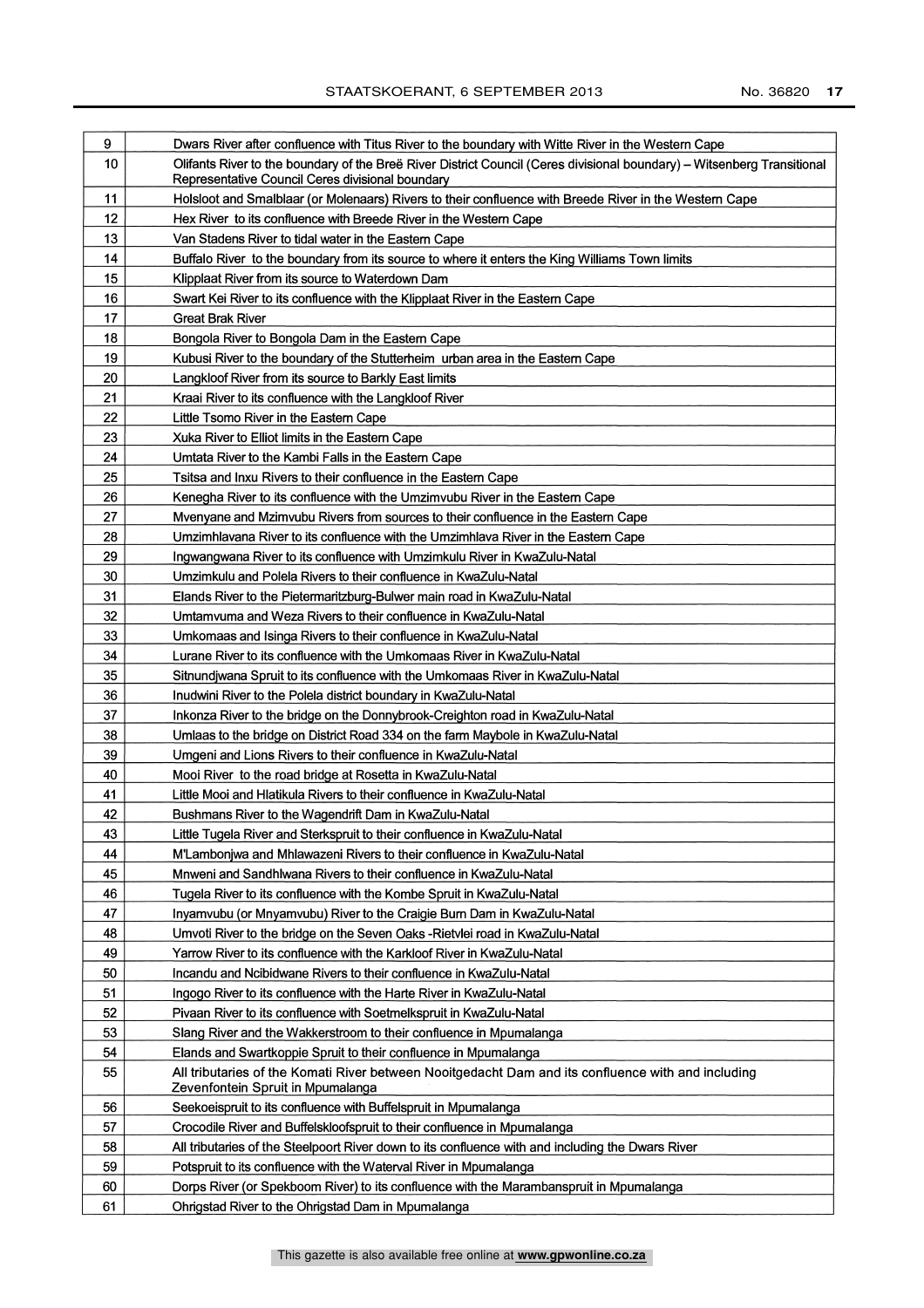| 62 | Klein-Spekboom River to its confluence with the Spekboom River in Mpumalanga                                                                   |  |  |
|----|------------------------------------------------------------------------------------------------------------------------------------------------|--|--|
| 63 | Blyde River to the Pilgrim's Rest municipal boundary in Mpumalanga                                                                             |  |  |
| 64 | Sabie River to the Sabie municipal boundary in Mpumalanga                                                                                      |  |  |
| 65 | Nels River to the Pilgrim's Rest district boundary in Mpumalanga                                                                               |  |  |
| 70 | Houtbosloop River to the Lydenburg district boundary in Mpumalanga                                                                             |  |  |
| 71 | Blinkwaterspruit to the Longmere Dam in Mpumalanga                                                                                             |  |  |
| 72 | Assegaai River upstream and inclusive of the Heyshope Dam                                                                                      |  |  |
| 73 | Komati River upstream and inclusive of the Nooitgedacht Dam and the Vygeboom Dam                                                               |  |  |
| 74 | Ngwempisi River upstream and inclusive of Jericho Dam and Morgenstond Dam                                                                      |  |  |
| 75 | Slang River upstream and inclusive of Zaaihoek Dam                                                                                             |  |  |
| 76 | All streams flowing into the Olifants River upstream and inclusive of Loskop Dam, Witbank Dam and<br>Middelburg Dam                            |  |  |
| 77 | All streams flowing into Ebenezer Dam on the Great Letaba River in Limpopo                                                                     |  |  |
| 78 | Dokolewa River to its confluence with the Politzi River in Limpopo                                                                             |  |  |
| 79 | Ramadiepa River to the Merensky Dam on the farm Westfalia 223, Letaba in Limpopo                                                               |  |  |
|    | LISTED WATER RESOURCES WHERE SPECIAL LIMIT FOR ORTHO-PHOSPHATE AS PHOSPHOROUS IS<br>APPLICABLE (Crocodile (west) Marico Water Management Area) |  |  |
| 80 | Pienaars River and tributaries as far as Klipvoor Dam                                                                                          |  |  |
| 81 | Crocodile River and tributaries as far as Roodekopjies Dam                                                                                     |  |  |
| 82 | Elands and Hex River and trrbutaries as far as Vaalkop Dam                                                                                     |  |  |
| 83 | Molopo River and tributaries as far as Madimola Dam                                                                                            |  |  |
| 84 | Kaalspruit, Hennops rivers and tributaries as far as Rietvlei Dam                                                                              |  |  |
| 85 | Pienaars, Moreleta, Hartebesspruit rivers and tributaries as far as Roodeplaat Dam                                                             |  |  |
| 86 | Moretele, Apies, Pienaars rivers and tributaries as far as Klipvoor Dam                                                                        |  |  |
| 87 | Magalies, Crocodile, Jukskei, Hennops rivers and tributaries as far as Hartebeespoort Dam                                                      |  |  |
| 88 | Hex river and tributaries as far as Bospoort Dam                                                                                               |  |  |

|     | <b>RAMSAR LISTED WETLANDS</b> | <b>PROVINCE</b>     | <b>PROVINCE</b>                           |
|-----|-------------------------------|---------------------|-------------------------------------------|
| 89  | Barberspan                    | North -West         | 26°33 <sup>'</sup> S 25°37 <sup>'</sup> E |
| 90  | Blesbokspruit                 | Gauteng             | 26°17 <sup>'</sup> S 28°30 <sup>'</sup> E |
| 91  | De Hoop Vlei                  | <b>Western Cape</b> | 34°27 <sup>'</sup> S 20°20 <sup>'</sup> E |
| 92  | De Mond (Heuningnes Estuary)  | <b>Western Cape</b> | 34°43 <sup>'</sup> S 20°07 <sup>'</sup> E |
| 93  | Kosi Bay                      | Kwazulu-Natal       | 27°01 S 32°48 E                           |
| 94  | Lake Sibaya                   | Kwazulu-Natal       | 27°20 S 32°38 E                           |
| 95  | Langebaan                     | <b>Western Cape</b> | 33°06' S 18°01 <sup>'</sup> E             |
| 96  | Orange River Mouth            | Northern Cape       | 28°40 S 16°30 E                           |
| 97  | St Lucia System               | Kwazulu-Natal       | 28°00 S 32°28 E                           |
| 98  | Seekoeivlei Nature Reserve    | <b>Free State</b>   | 27°34 S 29°35 E                           |
| 99  | Verlorenvlei                  | Western Cape        | 32°24 <sup>'</sup> S 18°26 <sup>'</sup> E |
| 100 | Verloren Valei                | Mpumalanga          | $25^{\circ}14$ S $30^{\circ}4$ E          |
| 101 | Nvlsvlei                      | Northern            | 24°39 <sup>'</sup> S 28°42 <sup>'</sup> E |
| 102 | <b>Wilderness Lakes</b>       | Western Cape        | 33°59 S 22°39 E                           |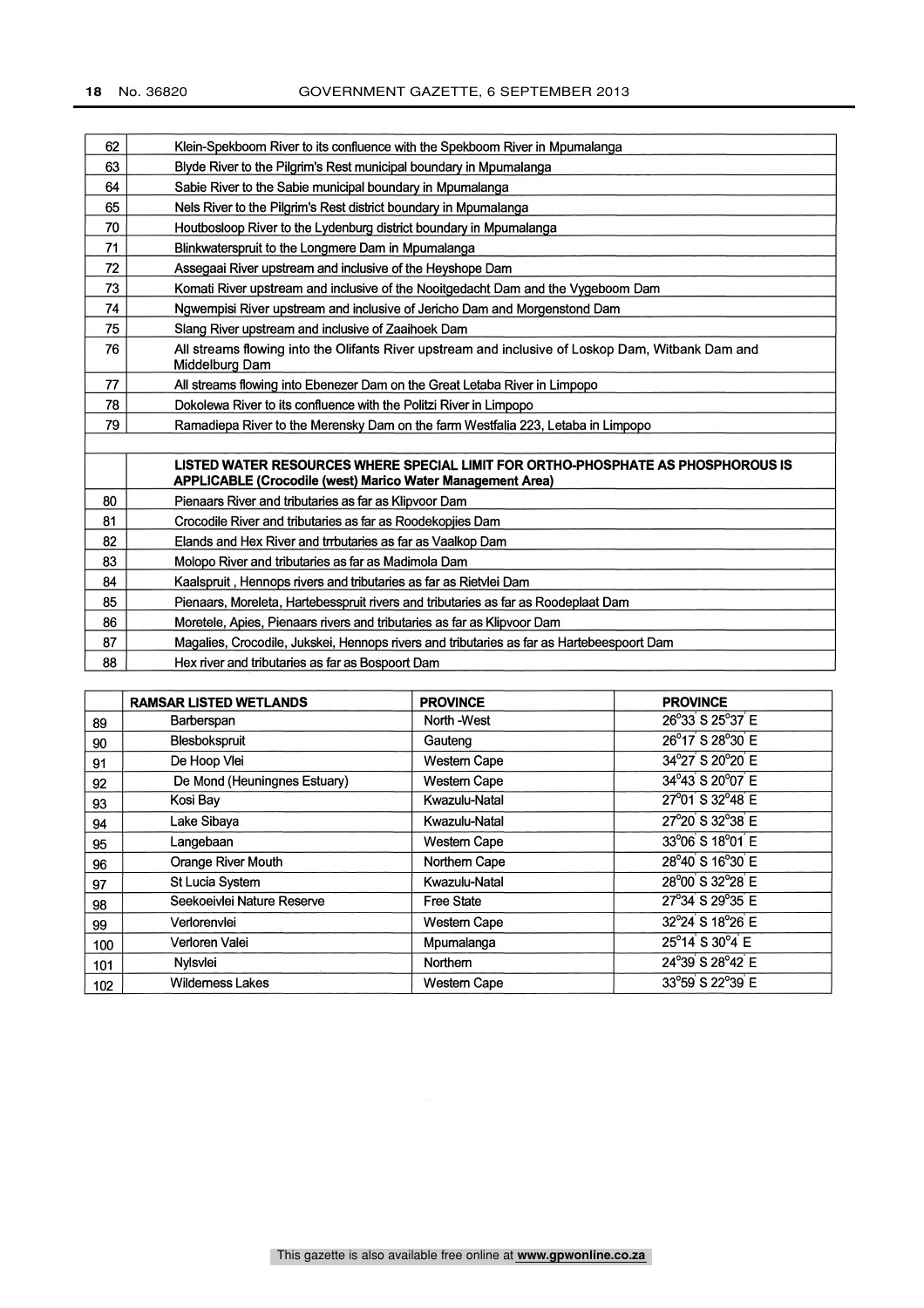#### $3<sub>l</sub>$ DISPOSING OF WASTE IN A MANNER WHICH MAY DETRIMENTALLY IMPACT ON A WATER RESOURCE

## [Section 21(g)]

## Purpose of authorisation

3.1 This general authorisation replaces the need for a water user to apply for a licence in terms of the Act, provided that the water use is within the limits and conditions as set out in this general authorisation.

## Exclusion

3.2 This authorisation does not apply to a person who is not the lawful occupier of the land or who does not have lawful access to the land on which the disposal takes place.

## Compliance with Act and other laws

- 3.3(1) This authorisation does not
- (a) replace any existing authorisation that is recognised under the Act;
- (b) exempt a person who uses water from compliance with any other provision of the Act unless stated otherwise in this notice, or any other applicable law, regulation, ordinance or by-law;
- (c) apply to any water use under Schedule 1 of the Act.

(2) A person who uses water in terms of this authorisation is exempted from compliance with section 22(2)(e) of the Act.

## Area of applicability

3.4 This authorisation is applicable throughout the Republic of South Africa, except for those subterranean government water control areas set out in Table 3.1, which may be amended from time to time.

### Duration of authorisation

3.5 This authorisation will be applicable for five years from the date of publication of this notice, unless

- (a) it is amended by the responsible authority at any review period; or
- (b) the period is extended by a notice in the Gazette:
- (c) it is replaced with a general authorisation in relation to a specific water resource or within a specific area; or
- (d) the water user is instructed in writing by the responsible authority to apply for a licence in terms of the Act.

### **Definitions**

3.6 In this general authorisation, unless the context indicates otherwise, any word or expression to which a meaning has been assigned in terms of the Act shall have that meaning,  $and-$ 

"biodegradable industrial wastewater" means wastewater that contains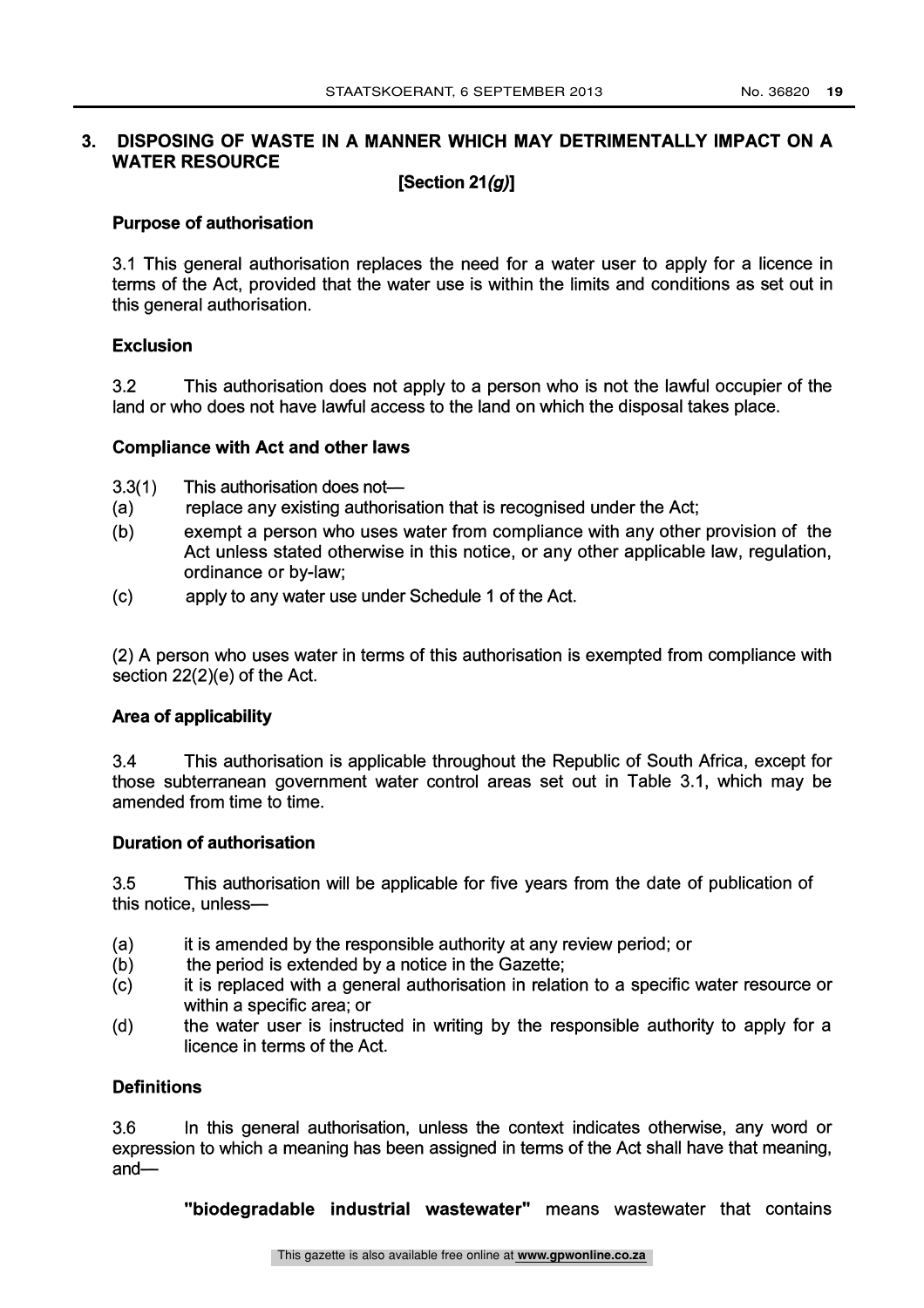predominantly organic waste arising from industrial activities and premises including-

- (a) milk processing;
- (b) manufacture of fruit and vegetable products;
- (c) sugar mills;
- (d) manufacture and bottling of soft drinks;
- (e) production of alcohol and alcoholic beverages in breweries, wineries or malt houses;
- $(f)$ manufacture of animal feed from plant or animal products;
- (g) manufacture of gelatine and glue from hides, skin and bones;
- (h) abattoirs;
- (i) fish processing; and
- confined animal feeding operations;  $(i)$

#### "category A mine" means-

- (a) any gold or coal mine
- (b) any mine with an extractive metallurgical process, including heap leaching; or
- (c) any mine where sulphate producing or acid generating material occurs;

"complex industrial wastewater" means wastewater arising from industrial activities and premises, that contains-

- (a) a complex mixture of substances that are difficult or impractical to chemically characterise and quantify; or
- (b) one or more substances, for which a wastewater limit value has not been specified, and which may be harmful or potentially harmful to human health, or to the water resource (identification of complex industrial wastewater will be provided by the Department upon written request);

"domestic wastewater" means wastewater arising from domestic and commercial activities and premises, and may contain sewage;

"evaporation pond" means a dam designed to collect and dispose of wastewater through evaporation, from which any concentrated waste or sludge must be removed and disposed of according to the requirements of any relevant laws and regulations;

"grey water" refers to wastewater generated through domestic activities and premises, including washing, bathing and food preparation, but does not contain sewage;

"monitoring programme" means a programme for taking regular measurements of the quantity and quality of a water resource, waste or wastewater discharge at specified intervals and at specific locations to determine the chemical, physical and biological nature of the water resource, waste or wastewater discharge;

"on-site disposal" refers to the disposal of wastewater on individual properties not permanently linked to a central waste collection, treatment and disposal systems, such as septic tank systems, conservancy tank systems, soakaway systems, french drains, pit latrines, some package plants and related activities;

"organic waste" means waste of non-anthropogenic origin that is readily biodegradable in the environment and does not contain any toxic substances that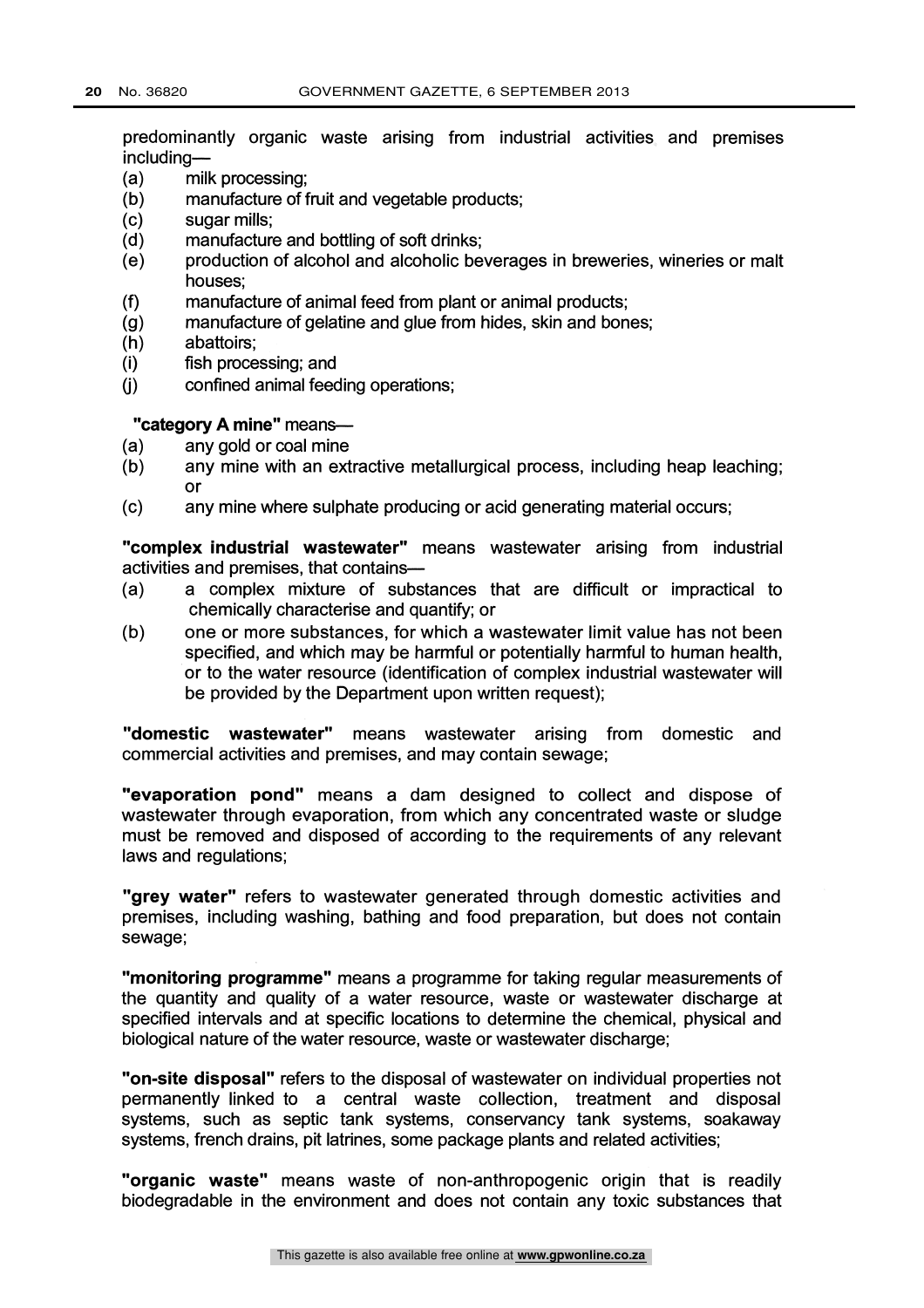may accumulate in the environment

"primary treatment" means treatment of wastewater by a physical process, which may involve maceration, sedimentation, screening and grit removal;

"secondary treatment" means treatment of wastewater by a biological process, which amongst others may involve solar and other energy, bacteria, algae and a variety of aquatic biota, to remove organic matter;

"wastewater" means water containing waste, or water that has been in contact with waste material;

"wastewater pond system" means a dam or system of dams designed to collect wastewater and to conduct primary and secondary treatment, from which treated wastewater is disposed of.

### Storage of domestic and biodegradable industrial wastewater for the purpose of re-use

- 3.7 A person who-
- (a) owns or lawfully occupies property registered in the Deeds Office as at the date of this notice;
- (b) lawfully occupies or uses land that is not registered or surveyed; or
- (c) lawfully has access to land on which the use of water takes place,

may on that property or land outside the areas set out in Table 3.1

(i) store up to 5 000 cubic metres of domestic and biodegradable industrial wastewater for the purpose of re-use, if the storing of the wastewater-

- (a) does not impact on a water resource or on any other person's water use, property or land; and
- (b) is not detrimental to the health and safety of the public in the vicinity of the activity.

## Storage of domestic and biodegradable industrial wastewater for the purpose of disposal

- 3.8 A person who-
- (a) owns or lawfully occupies property registered in the Deeds Office as at the date of this notice;
- (b) lawfully occupies or uses land that is not registered or surveyed; or
- (c) lawfully has access to land on which the use of water takes place,

may on that property or land outside the areas set out in Table 3.1-

- $(i)$ store domestic and biodegradable industrial wastewater for the purpose of disposal of-
	- (a) up to 10 000 cubic metres per property or land; or
	- (b) up to 50 000 cubic metres in a wastewater pond system per property or land,

if the storing of the wastewater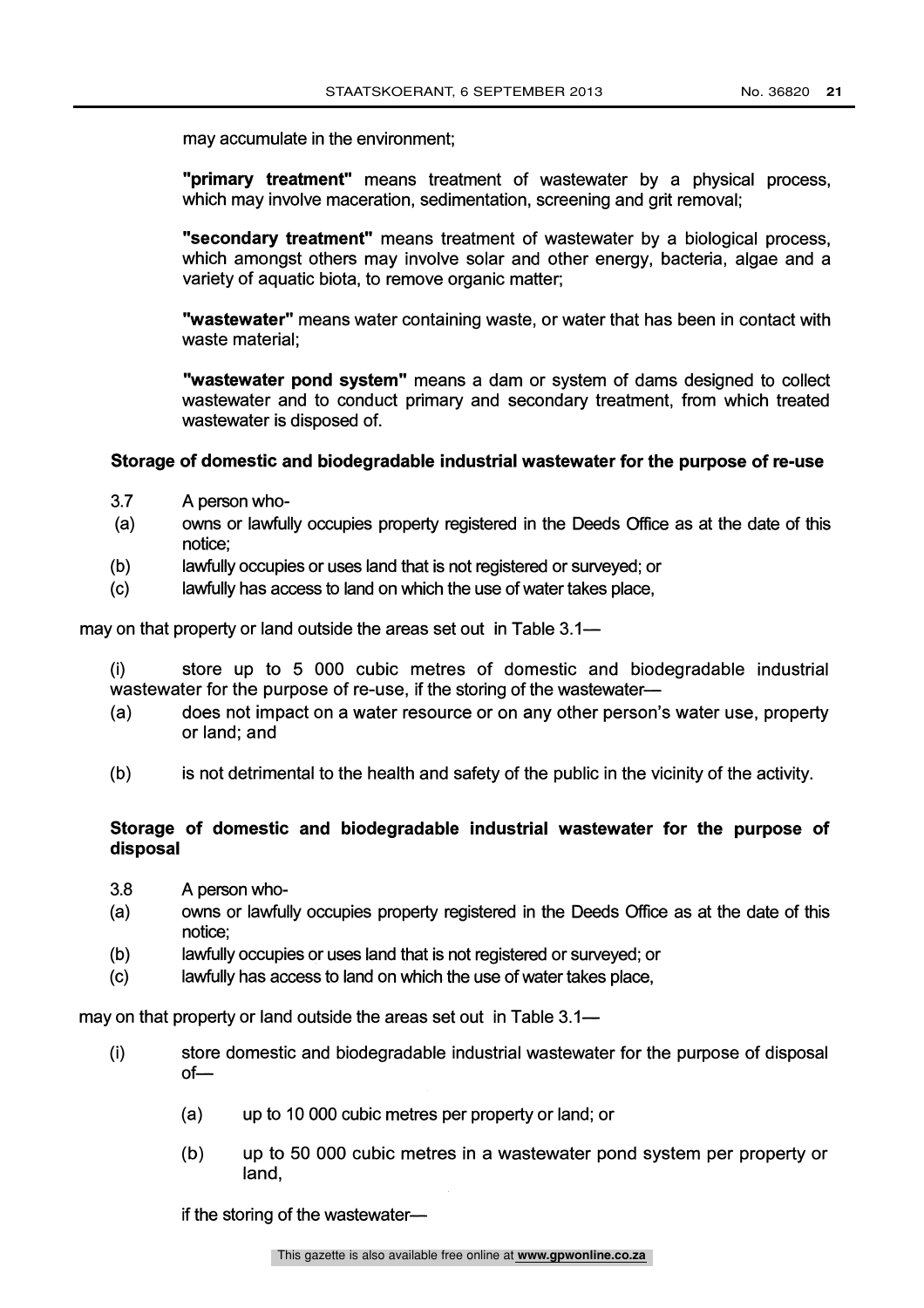- (b) does not impact on a water resource or on any other person's water use, property or land; and
- (c) is not detrimental to the health and safety of the public in the vicinity of the activity.

## Disposal of domestic and biodegradable industrial wastewater

- 3.9 A person who-
- (a) owns or lawfully occupies property registered in the Deeds Office as at the date of this notice;
- (b) lawfully occupies or uses land that is not registered or surveyed; or
- (c) lawfully has access to land on which the use of water takes place,

nay on that property or land outside the areas set out in Table 3.1, dispose of-

- (i) up to 1 000 cubic metres of domestic and biodegradable industrial wastewater, on any given day-
	- (a) into a wastewater pond system; or
	- (b) into an evaporation pond system;
- (ii) domestic wastewater or biodegradable wastewater into a wastewater irrigation system as set out in general authorisation 1 in this Notice;
- (iii) wastewater to an on-site disposal facility-
	- (a) for grey water generated by a single household;
	- (b) up to one cubic metre of biodegradable industrial wastewater on any given day; or
	- (c) domestic wastewater to a communal conservancy tank serving no more than 50 households;
- (iv) domestic wastewater generated by a single household not permanently linked to a central waste collection, treatment and disposal system to an on-site disposal facility; and
- (v) stormwater runoff from any premises containing waste or wastewater from industrial activities and premises,

if the disposing of wastewater-

- (a) does not impact on a water resource or on any other person's water use, property or land; and
- (b) is not detrimental to the health and safety of the public in the vicinity of the activity.

### Disposal of mine waste or residue

- 3.10 A person may dispose of mine residue into mine residue deposits provided that-
- (a) the mine residue is not from a Category A mine;
- (b) the disposal is in accordance with Government Notice No. 704 of 4 June 1999 as amended from time to time; and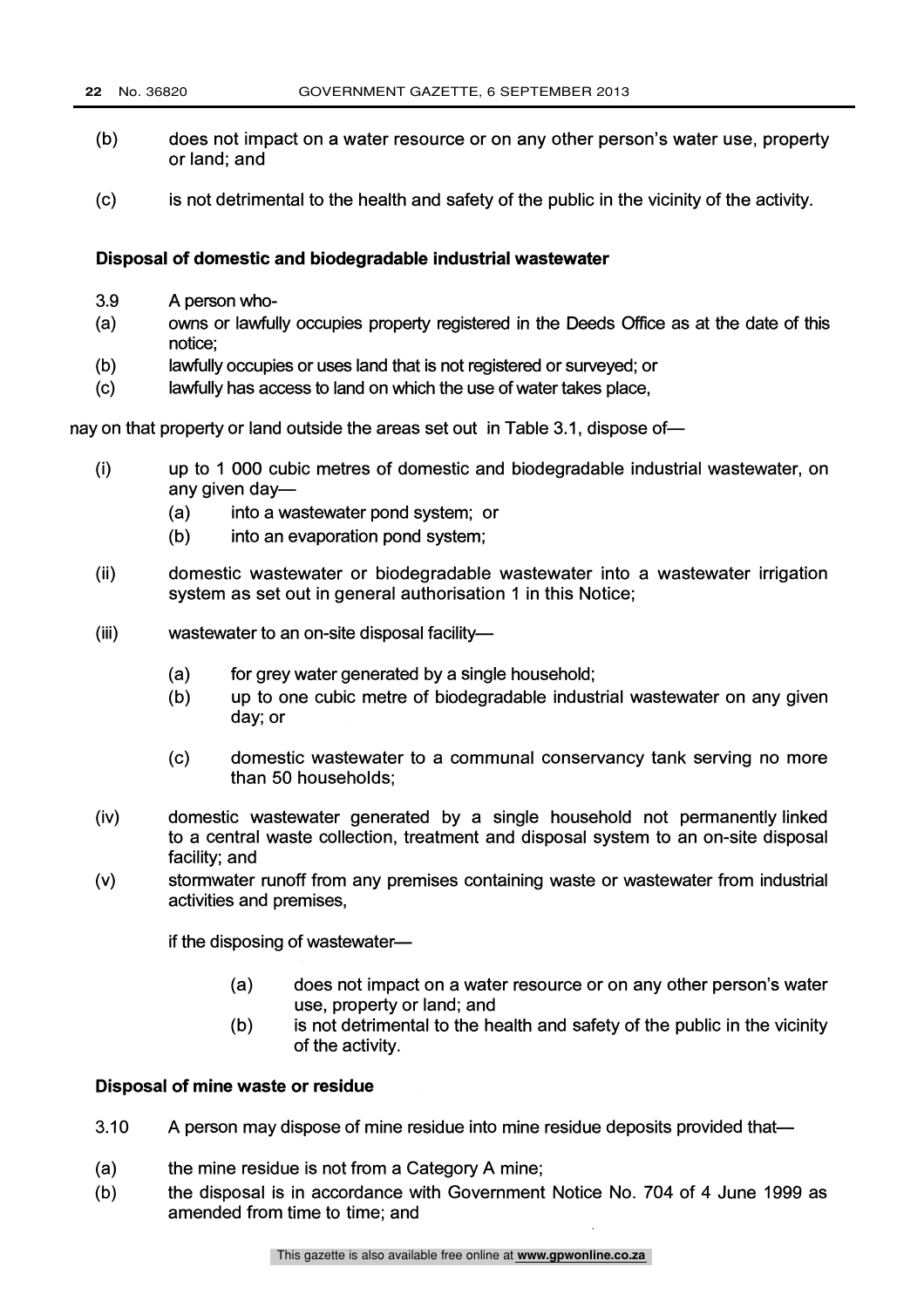(c) the disposal is in accordance with SANS 10286: 1998, as amended from time to time.

### Registration of wastewater storage

3.11(1) A person who stores wastewater in terms of this authorisation must submit a registration form for registration of the water use before commencement of storage if more than 1 000 cubic metres are stored for disposal or if more than 500 cubic metres are stored for re-use.

(2) On written communication and or registration certificate from the responsible authority the person will be regarded as a registered water user.

(3) All forms for registration of water use are obtainable from any office of the responsible authority as well as from the web-site at http://www.dwa.gov.za.

#### Registration of wastewater disposal

3.12(1) A person who disposes of wastewater in terms of this authorisation must submit a registration form for registration of the water use before the commencement of the disposal if more than 50 cubic metres of domestic wastewater or biodegradable industrial wastewater is disposed of on any given day.

(2) The responsible local authority must submit a registration form obtained from the responsible authority, to register the water use for disposal of domestic wastewater in-

- (a) areas where more than 5 000 households are served by on-site disposal sites;
- (b) areas where the density of on-site disposal sites exceeds 10 per hectare; or
- (c) areas served by communal septic tanks.

(3) On written communication and or registration certificate from the responsible authority, the person will be regarded as a water user.

(4) All forms for registration of water use are obtainable from any office of the responsible authority as well as from the web-site at http://www.dwa.gov.za.

#### Location of wastewater storage dams and wastewater disposal sites

- 3.13 Wastewater storage dams and wastewater disposal sites must be located-
- (a) outside of a watercourse;
	- (b) above the 1 in 100 year flood line or riparian habitat whichever is the greatest, or alternatively at least 100 metres from a water resource whichever is the greatest or at least further than a 500m radius from a borehole that is utilised for drinking water or stock watering; and
	- (c) at least outside a 500m radius from the boundary of a wetland,
	- (d) on land that is not, or does not, overlie, a major aquifer (identification of a major aquifer will be provided by the responsible authority upon written request).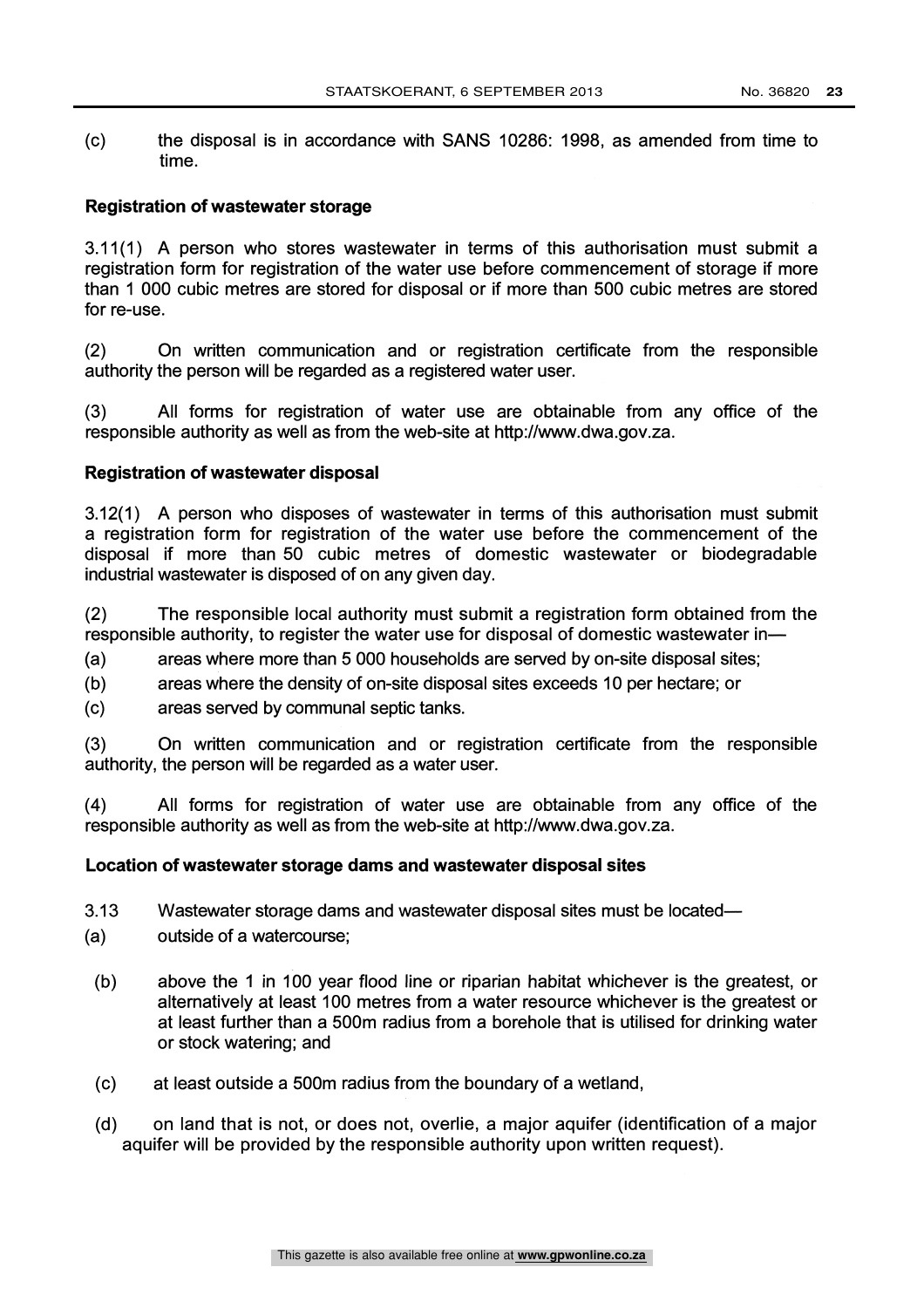#### Record-keeping and disclosure of information

3.14(1) The water user must ensure the establishment of monitoring programmes to monitor the quantity and quality of the wastewater prior to storage or disposal, as follows-

- (a) for the storage of wastewater, the quantity must be recorded monthly; or
- (b) for the disposal of wastewater, the quantity must be gauged or metered and recorded monthly.
- (2) Upon the written request from the responsible authority, the water user must-
- (a) ensure the establishment of any additional monitoring programmes; and
- (b) appoint a competent person to assess the water use measurements made in terms of this authorisation, and to submit the findings to the responsible authority for evaluation.

(3) Monitoring of quality must be done once every month and results submitted to the responsible authority.

(4) Subject to subparagraph 3.14(1), the water user must keep a written record of the following wastewater storage or wastewater disposal and related activities-

- (a) the location of the storage dam or wastewater disposal site;
- (b) the quantity of wastewater stored or disposed of or re -used;
- (c) the quality of wastewater stored or disposed of, where applicable;
- (d) details of the monitoring programme;
- (e) details of failures and malfunctions of any wastewater disposal system or wastewater storage dam that the registered user is responsible for, and such information must be made available upon written request to the responsible authority.

#### Methods for sampling and analysis

- 3.15 The following methods for sampling and analysis must be adhered to:
- (a) Samples of the water containing waste must be taken as prescribed in the Notice, and in accordance with the applicable South African National Standard (SANS) for sampling.
- (b) The methods for the measurement of specific substances and parameters in any waste or wastewater must be carried out by a-
	- (i) laboratory that has been accredited in accordance with SANS 17025:2005 by the South African National Accreditation System (SANAS) to conduct the analysis in accordance with the prescribed SANS method for each applicable variables; or
	- (ii) laboratory that participates in a recognised Proficiency Testing Scheme (Zscores results should be presented);
	- (iii) laboratory that has proof of intra- and inter-laboratory proficiency (quality assurance as prescribed in Standard Methods).
- (c) Water users who can be able to demonstrate to the responsible authority that there is no accredited laboratory within their vicinity may use methods 1.12(b)(ii) and (iii) above.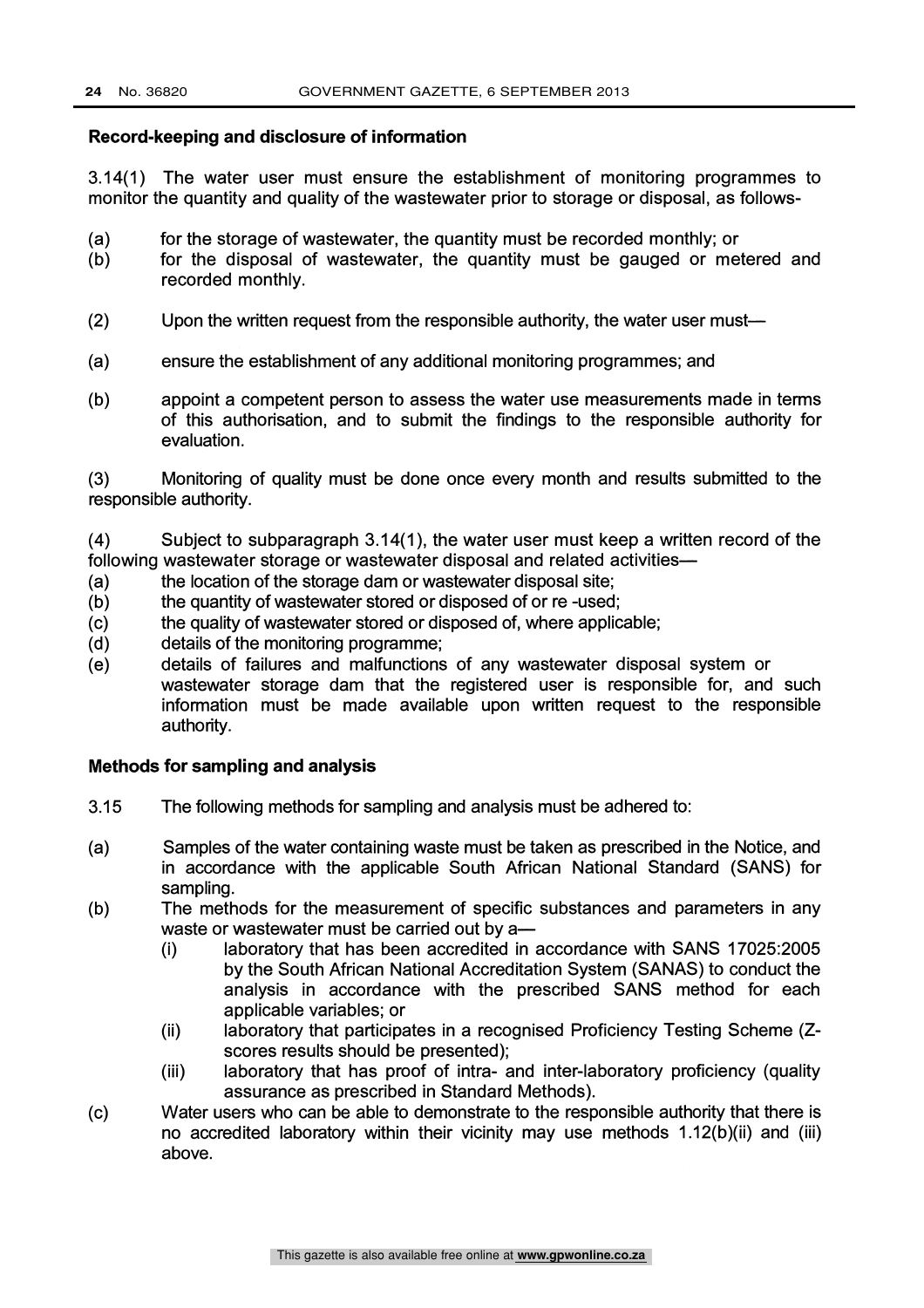## Precautionary practices

3.16(1)The water user must follow acceptable design, construction, maintenance and operational practices to ensure the consistent, effective and safe performance of the wastewater discharge system, including the prevention of-

- (a) nuisance conditions such as flies or mosquitoes, odour or secondary pollution;
- (b) the contamination of run-off water or stormwater:
- (c) contaminated stormwater entering into a water resource; and
- (d) the unauthorised use of the wastewater by members of the public.

(2) Suspended solids must be removed from any wastewater, and the resulting sludge disposed of according to the requirements of any relevant law or regulation.

(3) All reasonable measures must be taken to prevent wastewater overflowing from any wastewater disposal system or wastewater storage dam.

(4) All reasonable measures must be taken to provide for mechanical, electrical, or operational failures and malfunctions of any wastewater disposal system or wastewater storage dam.

(5) Sewage sludge must be removed from any wastewater and the resulting sludge disposed of according to the requirements of any relevant law and regulation, including-

- (a) Guidelines for the Utilisation and Disposal of Wastewater Sludge, Volumes 1-5, Water Research Commission Reports TT 261/06, 262/06, 349/09, 350/09, 351/09, as amended from time to time; and
- (b) "Guide: Permissable utilisation and disposal of treated sewage effluent", 1978, Department of National Health and Population Development Report No. 11/2/5/3, as amended from time to time (obtainable from the Department upon written request).

## Inspections

3.17 Any property or land in respect of which a water use has been authorised in terms of this general authorisation, such property or land must be made available for inspection by an authorised person in terms of section 125 of the Act.

## Incidence reporting

3.18 Any information on the occurrence of any incident that has or is likely to have a detrimental impact on the water resource quality must be reported to the responsible authority within 24 hours.

## **Offences**

3.20 A person who contravenes any provision of this general authorisation is guilty of an offence and is subject to the penalty set out in section 151(2) of the Act.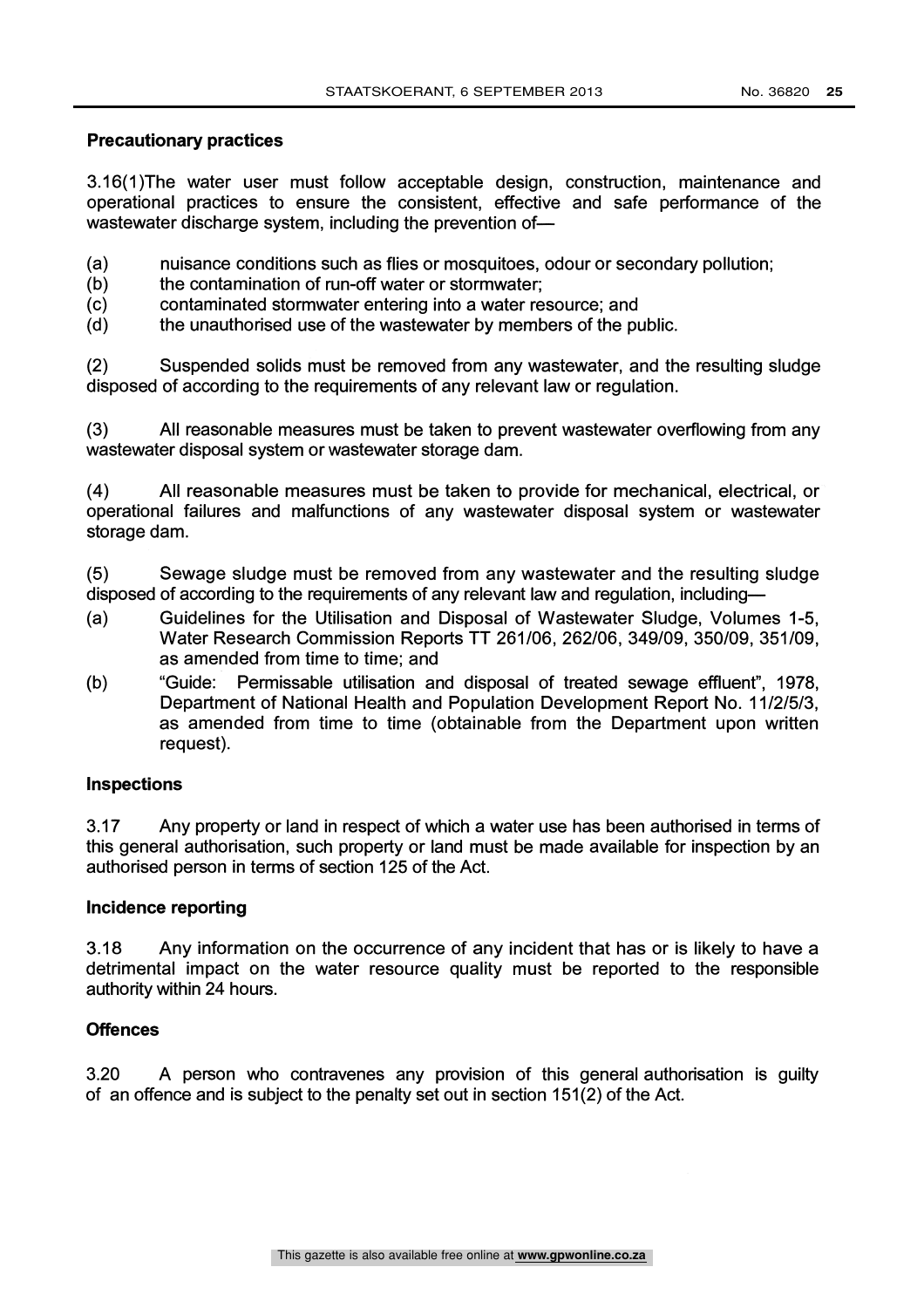NOTE: Information regarding the drainage regions referred to in Table 3.1 can be obtained from the Responsible Authority upon written request.

TABLE 3.1: Subterranean government water control areas excluded from general authorisation for disposal of waste

| Primary<br>drainage<br>region | Tertiary/Quaternary<br>drainage region | <b>Description</b><br>of<br>subterranean<br>government water control are | Government<br>Notice No. | Government<br><b>Gazette Date</b> |
|-------------------------------|----------------------------------------|--------------------------------------------------------------------------|--------------------------|-----------------------------------|
| н                             | H30                                    | <b>Baden</b>                                                             | 136                      | 1967-06-16                        |
| A                             | A30                                    | <b>Bo-Molopo</b>                                                         | 1324                     | 1963-08-30                        |
| C                             | C <sub>30</sub>                        | <b>Bo-Molopo</b>                                                         | 1993                     | 1965-12-17                        |
| D                             | D41                                    | <b>Bo-Molopo</b>                                                         | R634                     | 1966-04-29                        |
| A                             | A24                                    | <b>Crocodile River Valley</b>                                            | 208                      | 1981-10-23                        |
| A                             | A21                                    | <b>Crocodile River Valley</b>                                            | 18                       | 1983-02-18                        |
| A                             | A21, A22                               | Kroondal-Marikana                                                        | 180                      | 1963-06-17                        |
| G                             | G10, G30                               | Lower Berg River Valley/Saldanha                                         | 185                      | 1976-09-10                        |
| A,B                           | A60, B50, B31                          | <b>Nyl River Valley</b>                                                  | 56                       | 1971-03-26                        |
| G                             | G30                                    | <b>Strandfontein</b>                                                     | 2463                     | 1988-12-09                        |
| М                             | M10, M20, M30                          | <b>Uitenhage</b>                                                         | 260                      | 1957-08-23                        |
| G                             | G30                                    | <b>Wadrif</b>                                                            | 992                      | 1990-05-11                        |
| G                             | G20                                    | Yzerfontein                                                              | 27                       | 1990-02-09                        |
| G                             | G30                                    | <b>Graafwater</b>                                                        | 1423                     | 1990-06-29                        |
| A                             | A70                                    | <b>Dendron-Vivo</b>                                                      | 813                      | 1994-04-29                        |
| A                             | A60                                    | <b>Dorpsrivier</b>                                                       | 312                      | 1990-02-16                        |
| C                             | C <sub>24</sub>                        | <b>Ventersdorp</b>                                                       | 777                      | 1995-06-02                        |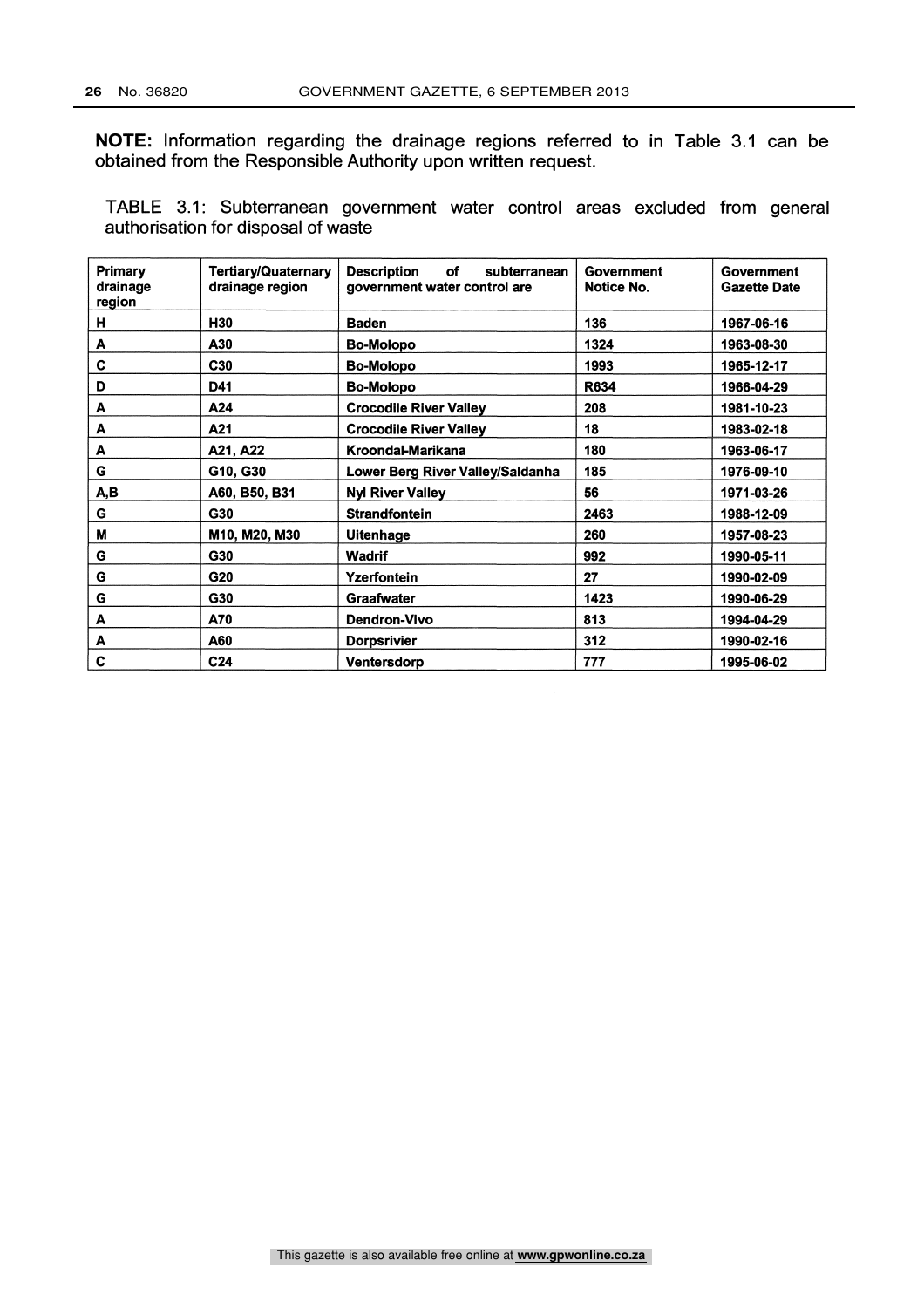## 4. REMOVING, DISCHARGING OR DISPOSING OF WATER FOUND UNDERGROUND IF IT IS NECESSARY FOR THE EFFICIENT CONTINUATION OF AN ACTIVITY OR FOR THE SAFETY OF PEOPLE

## [Section 21(j)]

## Purpose of authorisation

4.1 This general authorisation replaces the need for a water user to apply for a licence in terms of the Act, provided that the water use is within the limits and conditions as set out in this general authorisation.

## Exclusion

- 4.2 This authorisation does not apply to-
- (a) a person who is not the lawful occupier of the land or who does not have lawful access to the land on which the disposal takes place
- (b) Category A mine

## Compliance with Act and other laws

- 4.3(1) This authorisation does not-
- (a) replace any existing authorisation that is recognised under the Act;
- (b) exempt a person who uses water from compliance with any other provision of the Act unless stated otherwise in this notice, or any other applicable law, regulation, ordinance or by-law;

(2) A person who uses water in terms of this authorisation is exempted from compliance with section 22(2)(e) of the Act.

### Area of applicability

4.4 This authorisation is applicable throughout the Republic of South Africa.

## Duration of authorisation

4.5 This authorisation will be applicable for five years from the date of publication of this notice, unless-

- (a) it is amended by the responsible authority at any review period;
- (b) the period is extended by a notice in the Gazette;
- (c) it is replaced with a general authorisation in relation to a specific water resource or within a specific area; or
- (d) the water user is instructed in writing by the responsible authority to apply for a licence in terms of the Act.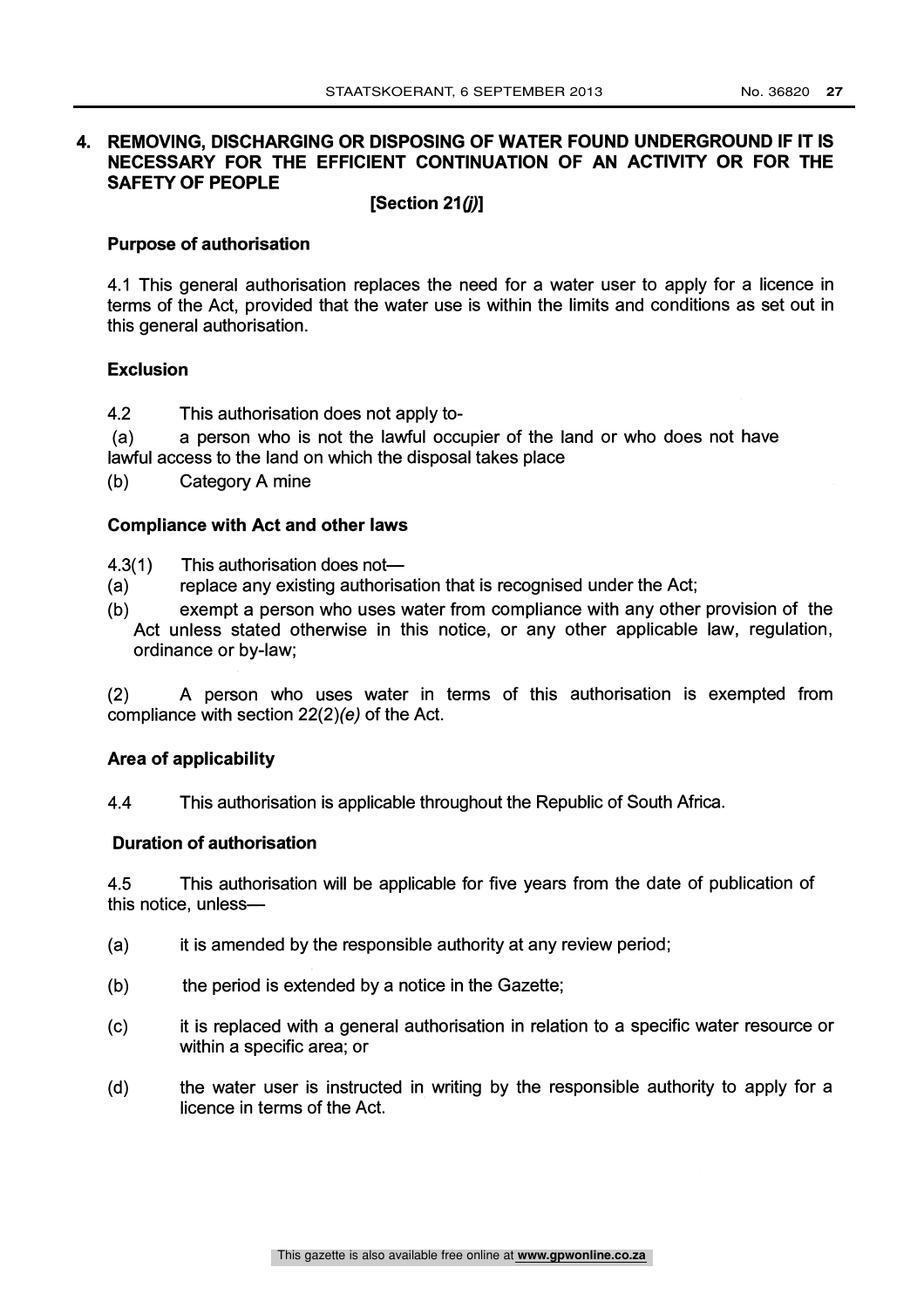## **Definitions**

4.6 In this general authorisation, unless the context indicates otherwise, any word or expression to which a meaning has been assigned in terms of the Act shall have that meaning, and—

## "category A mine" means-

- (a) any gold or coal mine
- (b) any mine with an extractive metallurgical process, including heap leaching; or
- (c) any mine where sulphate producing or acid generating material occurs;

"monitoring programme" means a programme for taking regular measurements of the quantity and quality of a water resource, waste or wastewater discharge at specified intervals and at specific locations to determine the chemical, physical and biological nature of the water resource, waste or wastewater discharge;

"water found underground" means water that enters mine workings, basements, tunnels or other construction through seepage or runoff and does not refer to water found in an aquifer.

## Removing water found underground

- $4.7(1)$  A person who-
- (a) owns or lawfully occupies property registered at the Deeds Office as at the date of this notice;
- (b) lawfully occupies or uses land that is not registered or surveyed; or
- (c) lawfully has access to land on which the use of water takes place,

may remove up to 100 cubic metres of water found underground on any given day, if-

 $(i)$  the removing of water-

- (a) does not impact on a water resource or on any other person's water use, property or land;
- (b) is not detrimental to the health and safety of the public in the vicinity of the activity; and
- (c) does not detrimentally impact the stability or health of the surrounding ecological functioning of any hydrologically linked water resources.
- (ii) the removal of water is not harmful or potentially harmful to human health, or to any water resource.
- $(2)$  The water found underground must be-
- (a) discharged to-
	- (i) a water resource in terms of general authorisation in section 2 of this Notice;
- (b) disposed of in terms of general authorisation in section 3 of this Notice;
- (c) re-used in accordance with this general authorisation and the general authorisations for the water uses contemplated in section  $21(e)$ , (f), (g) and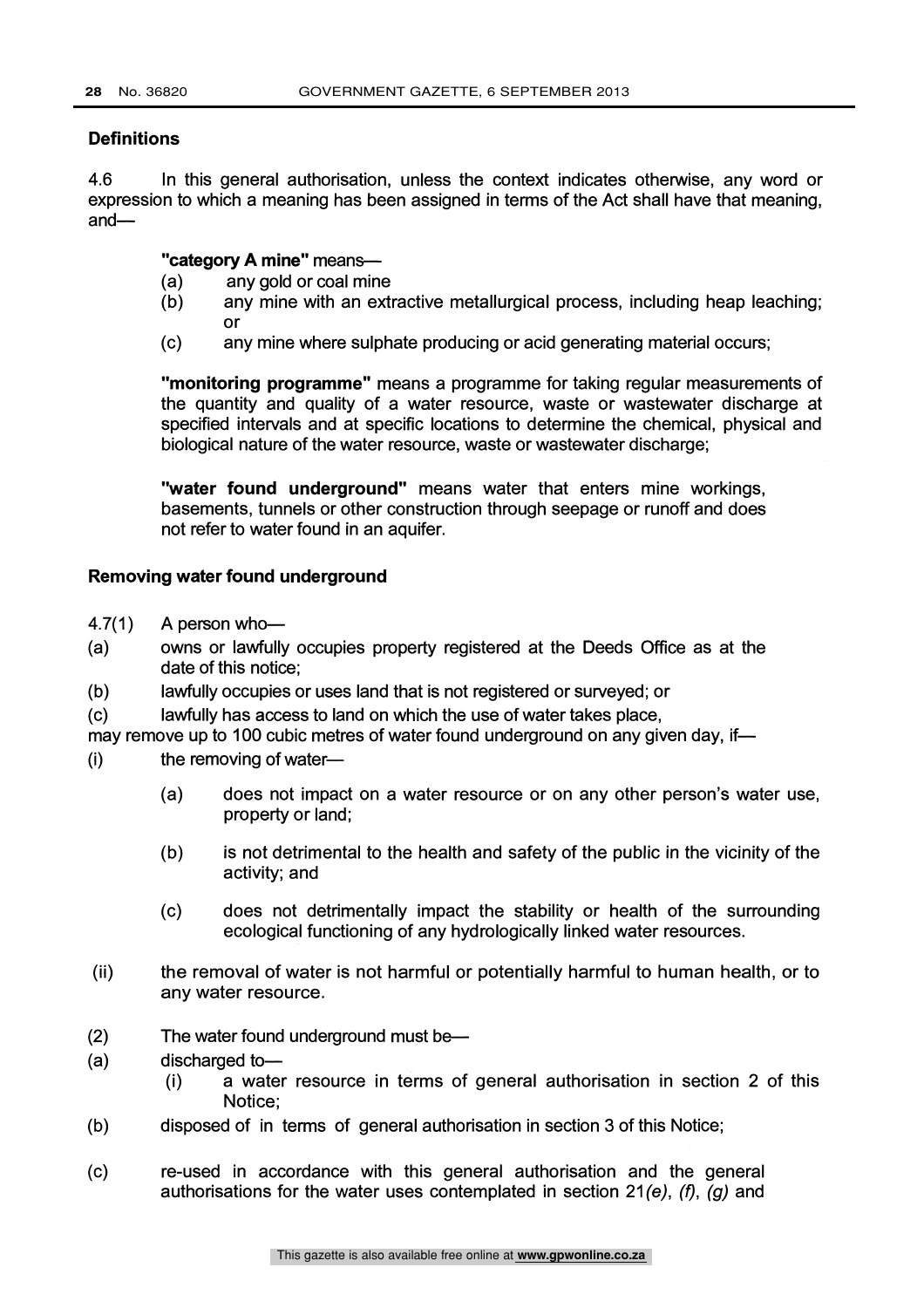(h) of the Act.

(3) This general authorisation authorises the removal of up to 50 cubic meters of water found underground on any given day, on condition that the removal of water-

- (a) does not impact on a water resource or on any other person's water use, property or land;
- (b) does not detrimentally impact the stability or health of the surrounding ecological functioning of any hydrologically linked water resources; and
- (c) is not detrimental to the health and safety of the public in the vicinity of the activity.

## Registration of removal of underground water

(1) On receipt of a registration certificate from the responsible authority, the person will be regarded as a registered water user.

(2) All forms for registration of water use are obtainable from any office of the responsible authority as well as from the web-site at http: //www.dwa.gov.za.

## Record-keeping and disclosure of information

4.8(1) The water user must ensure the establishment of monitoring programmes to monitor the quantity and the quality of water removed from underground, prior to commencement of removal and thereafter, in the following manner:

- (a) The quantity of water removed from underground must be metered and recorded on the last day of every month; and
- (b) the quality of water removed from underground must be monitored monthly by taking a grab sample at the point at which the water is removed, which must be analysed by an accredited laboratory as specified in the general authorisations for the water uses contemplated in section 21 .(e),  $(f)$ ,  $(h)$  and  $(g)$ , and results submitted to the responsible authority.
- (c) upon written request from the responsible authority the registered user must ensure the establishment of any additional monitoring programme.

(2) The water user must keep a written record for at least ten years of the following information, which must be made available upon written request to the responsible authority, regarding the removal of water found underground and related activities:

- (a) The location of the removal of water found underground must be demarcated on a suitable scale map, which must be updated;
- (b) details of the monitoring programme including-
	- (i) the quantity of water removed underground as measured under subparagraph 4.8(1);
	- (ii) the results of the analysis of the quality of water removed from underground as obtained from the laboratory for the samples taken in accordance with paragraph 4.8(1)(b);
- (c) details on the re-use, discharge and/or disposal of the water found underground;
- (d) details of designs, precautionary practices and pollution prevention measures implemented; and
- (e) details of failure and malfunctions in the underground water removal system, and details of the effects of (if any), as well as details of measures taken to prevent such failures and malfunctions in the future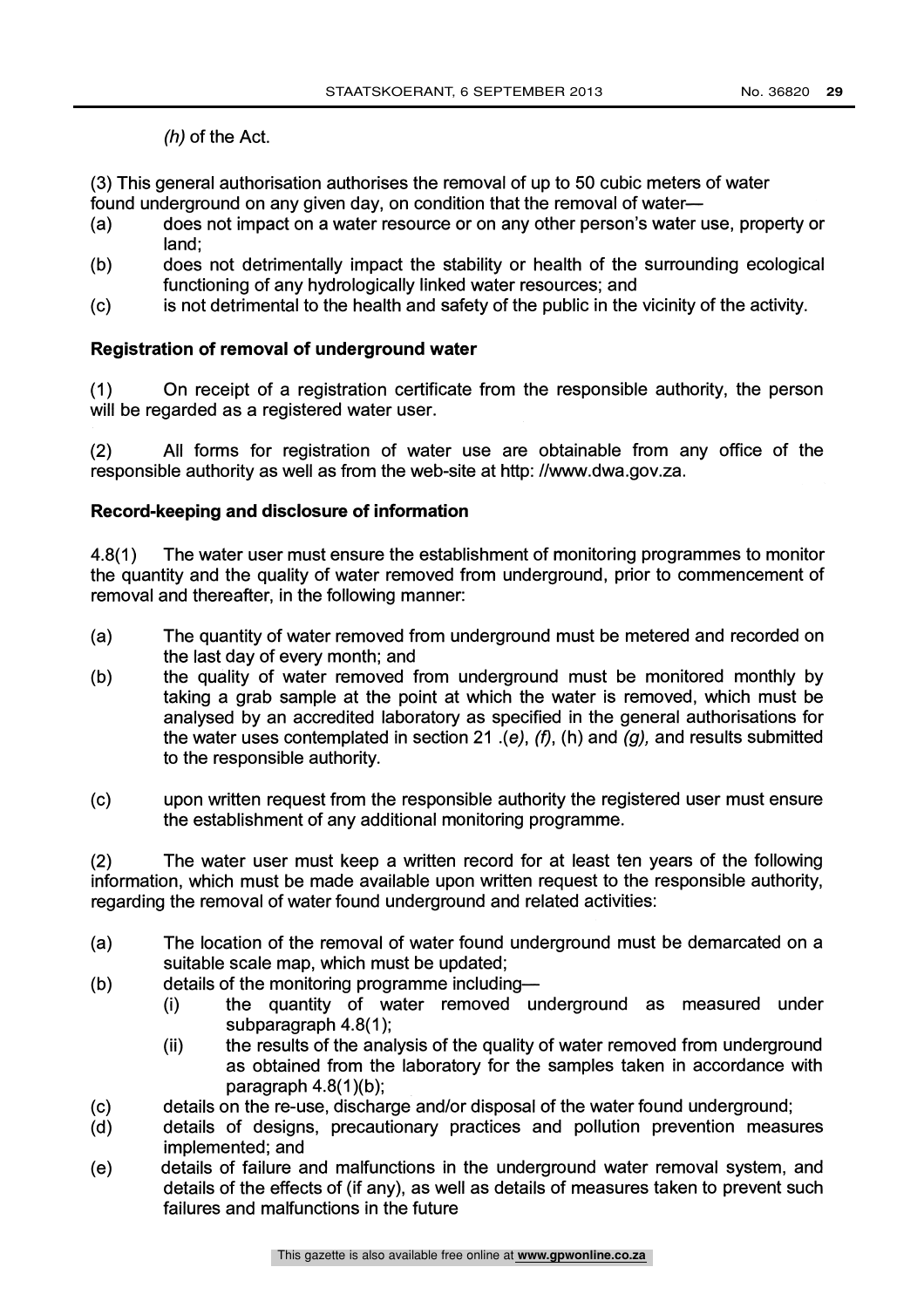(3) Where it is deemed necessary, or upon the written request of the responsible authority, the registered water user must ensure the establishment of additional monitoring programmes for monitoring the water use.

(4) Upon the written request of the responsible authority the registered water user must appoint an external auditor to assess the water use in terms of this general authorisation, and submit the findings to the responsible authority for evaluation.

#### Precautionary practices

4.9.(1) The water user must follow acceptable design, construction, maintenance and operational practices to ensure the consistent, effective and safe performance of the underground water removal system, including the prevention of-

- (a) ponding of water;
- (b) waste, wastewater or contaminated stormwater entering into a water resource;
- (c) the contamination of run-off water or stormwater;
- (d) the unreasonable chemical or physical deterioration of, or any other damage to soil or water resources;
- (e) overflows of the wastewater storage and disposal facility during excessive flood events; and
- $(f)$ the unauthorised use of the wastewater by members of the public.

(2) Suspended solids must be removed from any wastewater, and the resulting sludge disposed of according to the requirements of any relevant law or regulation.

(3) Reasonable measures must be taken to provide for mechanical, electrical, operational or process failures and malfunctions of the underground water removal system.

(4) Upon the written request of the responsible authority the registered user must ensure the implementation of any additional construction, maintenance and operational practices that may be required in the opinion of the responsible authority to ensure the consistent, effective, safe and sustainable performance of the underground water removal system.

(5) The discharged water must not detrimentally impact on the water quality of the receiving water resource.

#### Inspections

4.10 Any property or land in respect of which a water use has been authorised in terms of this general authorisation, such property or land must be made available for inspection by an authorised person in terms of section 125 of the Act.

### Incidence reporting

4.11 Any information on the occurrence of any incident that has or is likely to have a detrimental impact on the water resource quality must be reported to the responsible authority within 24 hours.